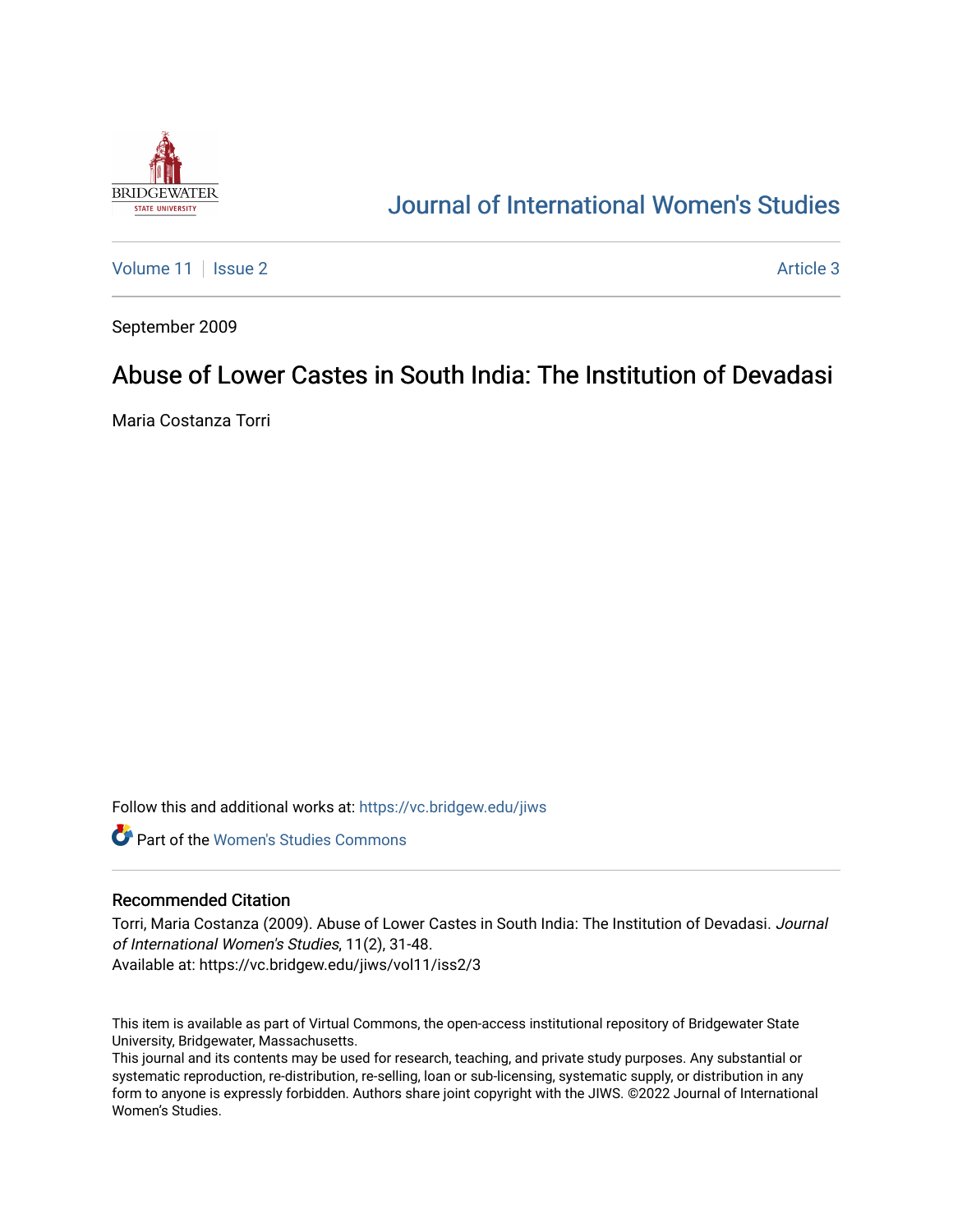This journal and its contents may be used for research, teaching and private study purposes. Any substantial or systematic reproduction, re-distribution, fe-selling, loan or sub-licensing, systematic supply or distribution in any form to anyone is expressly forbidden. ©2009 Journal of International Women's Studies. Torri: Abuse of Lower Castes in South India

# **Abuse of Lower Castes in South India: The Institution of Devadasi**

By Maria-Costanza Torri<sup>1</sup>

#### **Abstract**

The 'devadasi' system has been the object of several studies and is quite controversial. Some authors, particularly in the past associated the 'devadasi' with power and prestige, other, more lately, with degradation and prostitution.

This article firstly explores the origin of 'devadasi' practice and its evolution over time as well as its religious and ritual meaning, while attempting to identify the main factors explaining the signification of the 'devadasi' system in the past. Secondly it analyses the social status and economic condition of 'devadasis' and draws a global view of the reasons why young girls are still today consecrated in rural areas. Our argument is that the sanctions provided by social custom and apparently by religion are strictly combined with economic and social pressures. The social control and hegemonic masculinity of upper caste men is asserted and maintained through defilement and appropriation of lower caste and 'dalit' women's sexuality. The symbolic meaning of the devadasis relies upon the gendering and sexualising of caste relations of domination and subordination. In this logic, this article examines the intersections between gender, caste and violence.

*Keywords:* devadasi, lower castes, religious prostitution, South India.

#### **Introduction**

 $\overline{a}$ 

Since its introduction, gender has emerged as the closest thing we have to a unifying concept of feminist studies, cutting across the various disciplines and theoretical schools that make up the field. Many feminist historians and sociologists use gender as an analytical concept to refer to socially created meanings, relationships and identities organized around reproductive differences (Connell, 1989, Scott, 1986). Others focus on gender as a social status and organizing principle of social institutions detached from and going far beyond reproductive differences (Acker, 1990, Lorber, 1994). Still others see gender as an ongoing product of everyday social practice (Thorne, 1993).

By examining gender as a constitutive feature and organizing principle of collectivities, social institutions, historical processes, and social practices, feminist scholars have demonstrated that major areas of life – including sexuality, family, economy – are organized according to gender principles and shot through with

<sup>&</sup>lt;sup>1</sup> Dr. Maria Costanza Torri over the last few years has gained experience in rural development policy and women's studies, with a special emphasis on empowerment of ethnic minorities. Following her studies in Economics at Ancona University (Italy), she completed two years of research at IAMM-CIHEAM in Montpellier (France). Subsequently, she completed a DEA (Diploma of Specialised Studies) in Rural Sociology at Paris1-Pantheon-Sorbonne and a PhD in this scientific area, while working in the above mentioned University as a research Fellow. She is currently associated with the Human Rights Research Centre at the University of Ottawa, Canada and she is a Research Fellow at the Department of Geography (University of Montreal), Canada where she is leading several research projects dealing with empowerment of women and women's human rights in India, Mexico, Belize, Chile and Vietnam. Her academic experience has been further enriched by carrying out impact studies and assessments in Asia, Africa and Europe for several NGOs, consultant agencies and more recently for the European Commission (EU).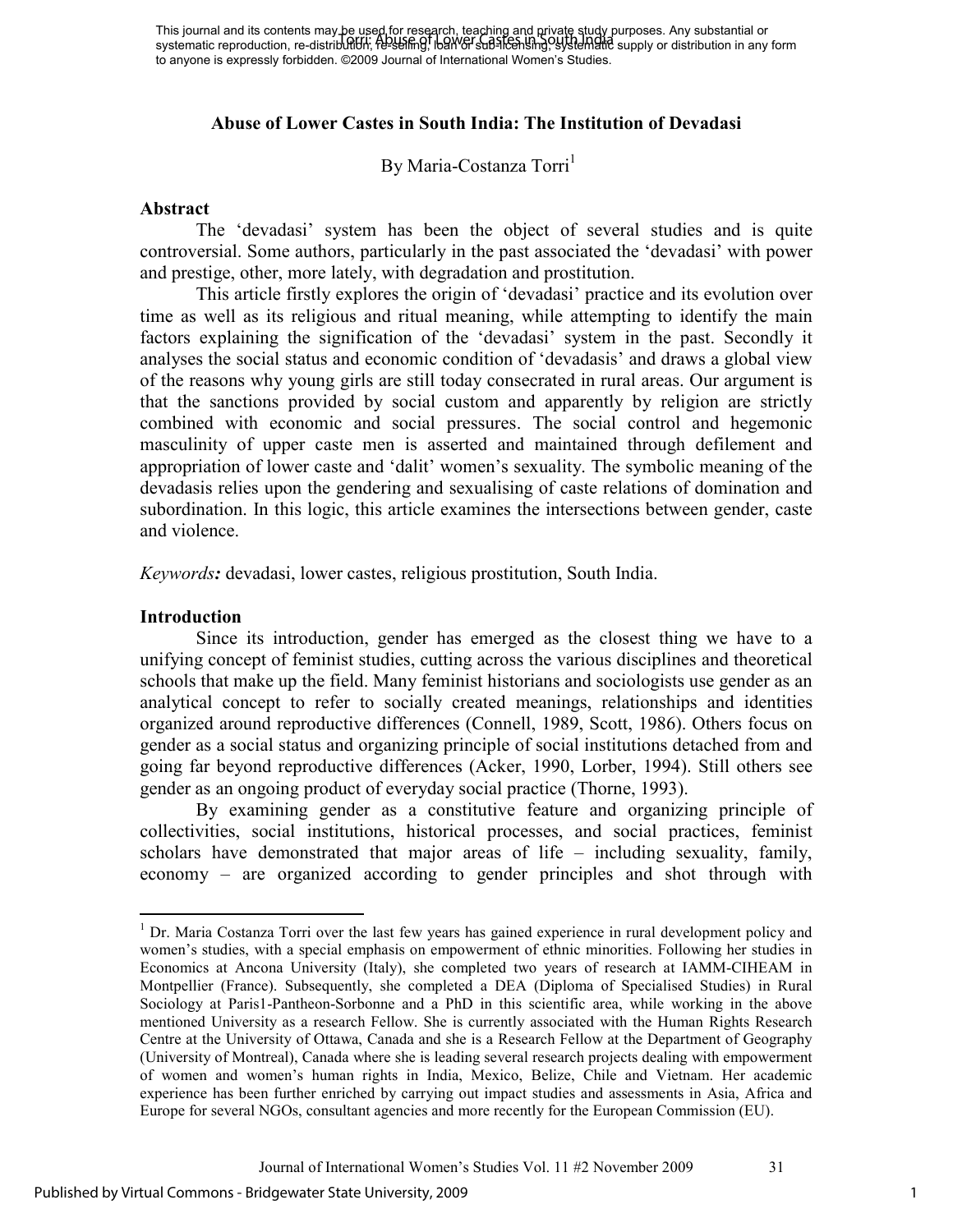conflicting interests and hierarchies of power and privilege. As an organizing principle, gender involves both cultural meanings and material relations. That is, gender is constituted simultaneously through the deployment of gendered rhetoric, symbols, and images and through the allocation of resources and power along gender lines. Thus an adequate account of any particular gender phenomenon requires an examination of both structure and meaning.

The most recent theoretical work is moving toward imploding the sex-gender distinction itself. The distinction assumes the prior existence of 'something real' out of which social relationships and cultural meanings are elaborated. A variety of poststructuralist feminist critics have problematized the distinction by pointing out that sex and sexual meanings are themselves culturally constructed (Butler, 1990). Lorber (1994), a sociologist, carefully unpacks the concepts of biological sex (which refers to either genetic or morphological characteristics), sexuality (which refers to desire and orientation) and gender (which refers to social status and identity) and shows that they are all equally socially constructed concepts.

Over the last two decades, studies on women in India have raised important questions about the invisibility, distortion and marginalization of gender as a category of analysis in mainstream disciplines and their practices of canonization. The recognition of caste as not just a retrograde but also oppressive past reproduced as forms of inequality in modern society, but on the contrary very widespread, required the feminist scholars to integrate questions of caste with those of class and gender. Social honor, power and advantages are organized in both caste and gender relations. *"Caste is and remains essentially social rank"* and the central position of the Brahmans *"rests more upon the fact that social rank is determined with reference to them than upon anything else*" (Weber, 1916). The Indian caste system comprises four single castes or *varnas* and several sub castes are categorized within each caste (Dumont, 1980).

The caste system is perceived as a particularly rigid and oppressive form of inequality and its origin a subject of debate (Chakraborthy, 2000). "Untouchability" along with the rituals and ritual prohibitions are an essential feature of the caste system. The practice of untouchability isolates those belonging to the lower caste, especially the *Scheduled Caste* or *dalits* from those belonging to the upper castes. More than 160 million people are categorized as *dalits*, meaning "downtrodden" (Government of India, 1999). As noted by Shah (2001), *"though the visible practice of untouchability has declined – certainly in public spheres – incidents of atrocities against dalits have not shown a similar downturn and continue unabated in post-independence India in various forms- murder, arson, rape".* 

Shah adds, *"Conflicts over material interests and political power contribute to a great deal to such incidents*". Power and social control find expression in both caste and gender relations (Kannibiran, 1991; Omvedt, 1993, 1998).

Over the past two decades, the changing status and roles of women combined with the rise of modern feminism have promoted a dramatic increase in concern with the meaning and exploration of gender. Feminist scholarship and women in development (WID) research have led to the consensus that gender is a fundamental organizing principle of human societies. Gender is a primary way of signifying relations of power (Scott, 1986) and constructing hierarchies. Gender is not "only about women", it refers to a structural relationship between sex categories that is linked to the state, the economy,

2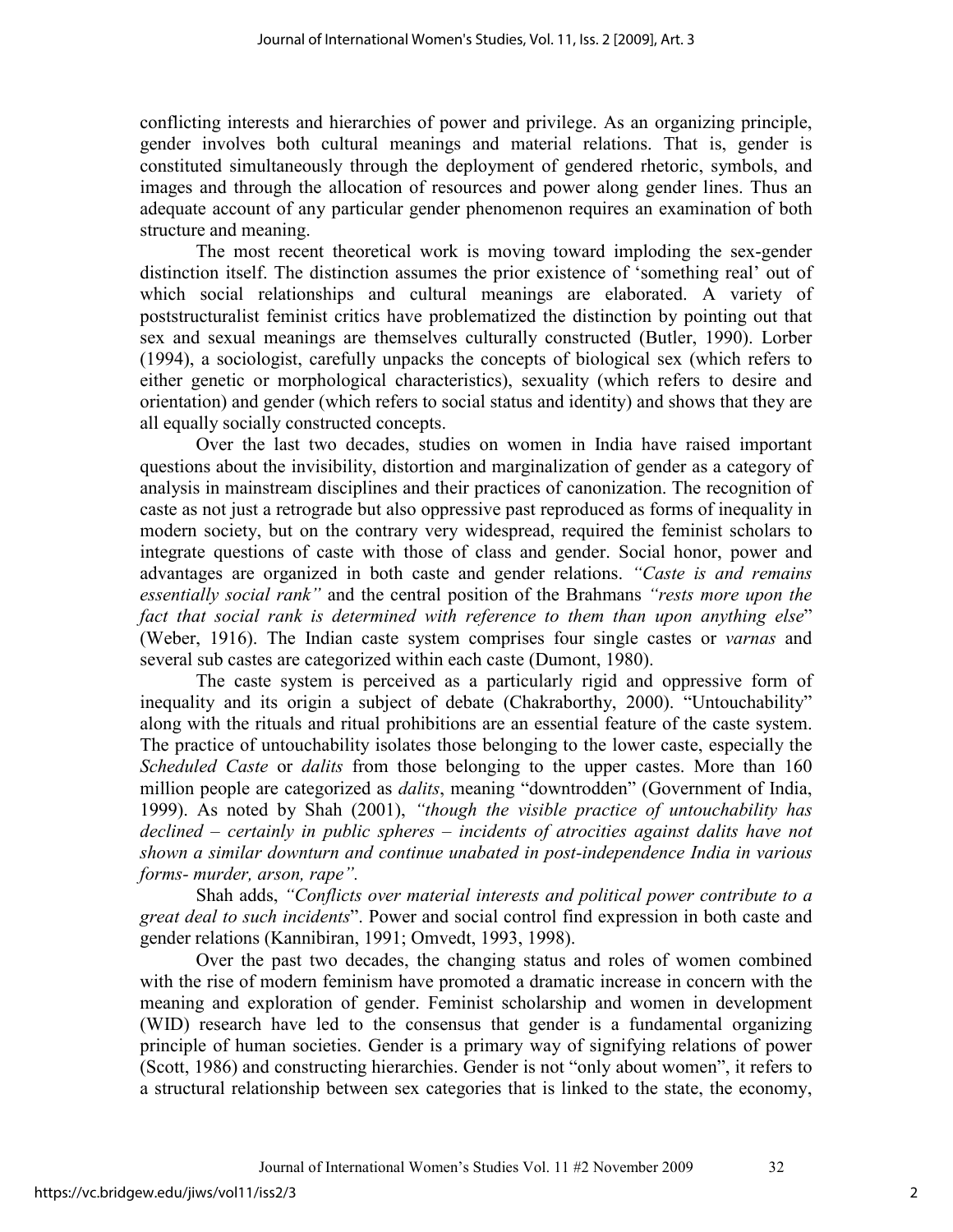and other macro and micro processes. Gender is not a homogeneous catergory; it is internally differentiated and elaborated by class, race and ethnicity, region and education. Like caste, gender organizes social prestige and status in rituals of interaction (Ridgeway, 1992). In different ways and for different reasons, all cultures use gender as a primary category of social relations. Integrating race, class and gender into feminist thinking requires a process of transformation that involves seeing race, class and gender in relational ways. In the Indian context, caste also interacts with gender.

Feminist scholars have persuasively argued for the analysis of race, class and gender as intersecting and interlocking systems of oppression (Andersen, 1993; Hill-Collins, 1990). This model can usefully be applied to gender-class-caste dynamics as well. Focusing on the mechanisms of intersection across caste and gender allows for exploring how individuals negotiate, resist, and struggle against inequalities. In the Indian context the caste system is an important aspect of the social sphere. The hierarchy and characteristics that govern the caste system constrain life changes gained through acquiring skills. Intersection of caste and gender lead to women having less prestige and respect compared with the men even within the same caste.

Sociologists and historians have extensively analyzed the treatment of women under the caste system. Historians have also argued that the caste system not only determines the social division of labor but its sexual division as well. The literature suggests that endogamy (a crucial feature of the caste system) should be seen as a mechanism of recruiting and retaining control over the labor and sexuality of women; the concepts of "purity" and "pollution" segregate groups and also regulate the mobility of women (Dasgupta, 2000).

Gender as a marker of disparity is ubiquitous; the literature analyzing gender disparity in India is huge. The issues that this literature analyzes range from the falling sex ratio, educational disparities between men and women, trends in women's employment, health issues in general and reproductive rights in particular, gender and environment, poverty of female headed households, and so on (Dube, L. 1988). Again, research investigating the interlinkages between gender and other forms of group disparity is not very large. Thus, in this paper we aim to combine a gender analysis to the concepts of sexuality, caste and power inequalities.

With this challenge in mind this paper seeks to analyse the Indian institution of *devadasi,* a religious practice that consists of the votive offering of girls to the deities in Hindu temples. The dedication usually occurs before the girl reaches puberty and requires the girl to become sexually available for community members. Traditionally, it is believed that these girls are "serving" society as "ordained" by the goddess. In other words, *"the devadasis are courtesans in God's court"* (Kadetotad, 1983). Due to her sacred condition and her belonging to the divinity, a *devadasi* cannot be married to one particular man, as in the traditional idea of marriage women are transferable property gifted to husbands. Instead, she is a property of a divinity that benevolently concedes her to the whole community. This concept is well summarized by a saying in.. that goes: *"a devadasi is servant of God but wife of the whole town"*.

Researchers have begun to investigate socio-economic, religious, and emotional dynamics associated with female prostitution (Hwang, S., O. Bedford, 2004, Montgomery, 2001, Sorajjakool, S., 2003), local constructions of sex work (Wardlow, 2004), and issues of violence and the social construction of gender identity (Gorkoff and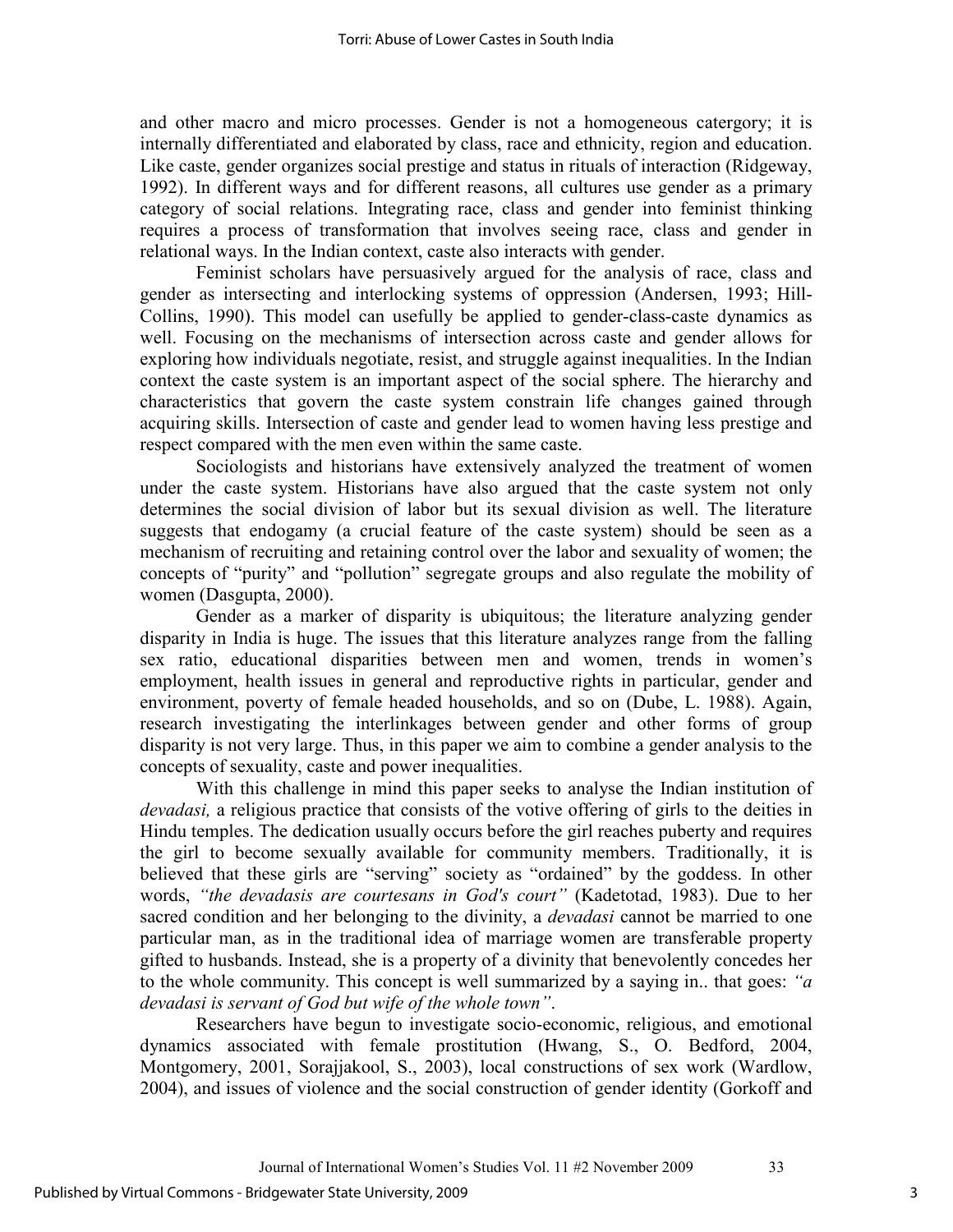Runner, 2003). The topic of female prostitution pervades the contemporary discourse about *devadasi* girls and young women in India, who are the focus of this paper. Former temple servants, artists, and prostitutes, today most *devadasis* practice sex work (or *dhandha*) in their homes or small lodges and brothels in rural settings (Blanchard et al., 2005). Regarded for centuries as emblematic of both a defining element of Indian culture and fallen women of a "backward" tradition, *devadasis* have long occupied a contested socio-moral position within Indian society. This duality is reflected in the sentiments of contemporary populist reformers, who describe the rise and fall of the *devadasi* tradition and the parallel moral degeneration of the women from temple servants to "cheap prostitutes" (Vimochana, 1985).

In this paper we question the importance of the religious factor in explaining the logic of the *Devadasis*' institution. On the contrary, we argue that the element of caste and socio-economic background are two fundamental aspects that should be taken into account. These factors, strictly interwoven, contribute to keep this practice alive. In our vision, the *devadasi*'s consecration is deeply embedded both in the rural social structure and religious beliefs and represents a form of dominance and social control of upper castes over lower ones. Untouchability, caste conflicts and caste marginalisation are all recurrent elements in the *devadasi*'s experiences and accounts. Untouchable (or *dalit*) women as 'victims' of interpersonal and structural violence, is a legitimate reflection of the caste dynamics (Rozario, 2000). Ironically, the ideological construction of purity/pollution is conveniently forgotten when 'pure' upper caste men are engaged in sexual encounters with 'impure' lower caste women.

The paper begins with an overview of the *devadasi* system in the past and in the present. Two sections that feature the socio-demographic profile of the *devadasi* follow it. The paper concludes with a critical discussion of the institution of the *devadasi*, particularly with respect to the social construction of this phenomenon and some suggestions for policy makers.

## **The meaning and the historical evolution of the institution of the** *devadasi*

The term *devadasi* or *jogini* is of Sanskrit origin and denotes a female servant of deity. While widely used, the institution and these women were known by different names in different areas<sup>2</sup>.

Although there are differences between these ancient institutions of cult prostitution<sup>3</sup>, essentially they all involve religious dedication to a Hindu deity (Dasgupta,

<u>.</u>

<sup>2</sup> In Tamil Nadu they were known as *devaradiar* or *dasis*, meaning respectively slave servants of God or slaves; in Travancore region as *kudikkars* (those belonging to the house); in Andhra Pradesh as *dogams* and *sanis*; in Goa and Western India as *bhavins* or *bhavinis*, meaning beautiful wanton women; in Maharashtra (other than coastal area) as *muralis jogatis* or *jogtinis* or *aradhinis*. *Devadasis* are also traditionally known by the names of *Nayakasani, Rangasani, Gangasani, Muttukattikondavlu, Davara Sule, Kasabi, Patradavalu, Jogti*.

<sup>3</sup> An important point that may be noted is the difference between *devadasi* system and *jogini* /*basavi*  system. *Devadasis* confined their activities to the boundaries of temples (especially great traditional temples), where as *joginis/basavis* participated in dances before chariots of god and goddess during processions in village festivals. Besides, *joginis/basavis* were not allowed to dance inside the great traditional temples and their activities were confined to little traditional temples in the villages. However, gradually the difference between these two different systems got diluted and the term "*devadasi*(*s*)" is used hereinafter to denote all local variants.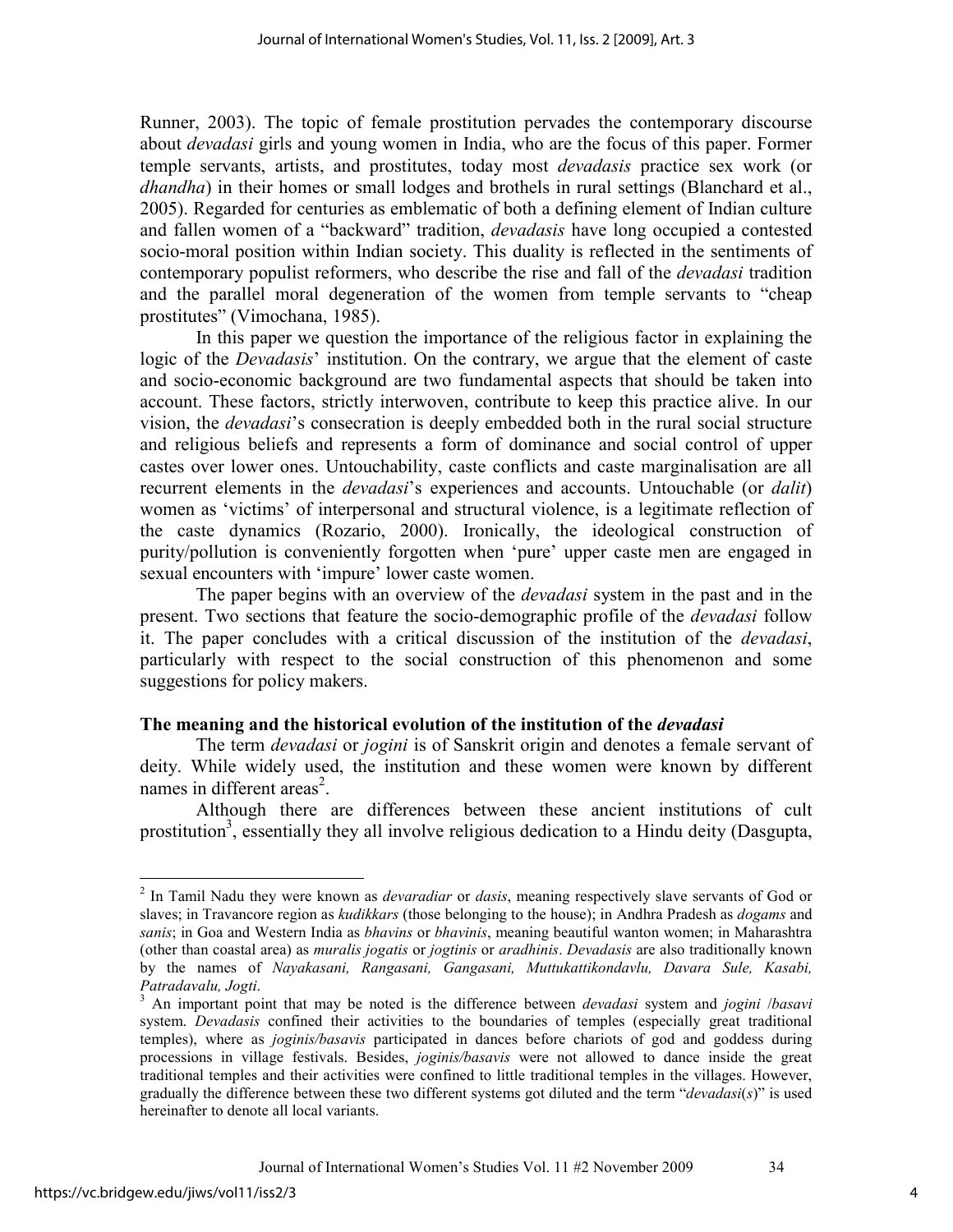2000). The majority of *devadasi* are consecrated to the goddess Yellamma<sup>4</sup>, also known as Jogamma, Holiyyamma or Renuka. This divinity is supposed to be the goddess of abundance and strength.

The cult<sup>5</sup> of Yellamma is more widespread in South India, in particular in Karnataka, Maharashtra and Andhra Pradesh, where there are innumerable devotees of this goddess.

The *devadasi* system flourished under the patronage of the temple and the state for centuries. We find that though secular prostitution is mainly developed in Southern India, it seems to also exist in the rest of the country, but in smaller proportion. This is probably attributed to Muslim<sup>6</sup> influence (Shankar, 1990).

There have been opinions about the genesis and growth of *devadasi* system. Here an attempt has been made to present a comprehensive review of the dominant schools of thought. Some researchers are of the opinion that probably the custom of dedicating girls to temples became quite common in the  $6<sup>th</sup>$  century A.D<sup>7</sup>., as it results from the sacred texts *Puranas* written during this period and containing reference to it. *Puranas*  recommended in fact that arrangements should be made to enlist the services of singing girls at the time of worship at temples. They even recommend the purchase of beautiful girls and dedicating them to temples (Gupta Giri Raj, 1983). There can be no denial of the fact that by the end of the  $10<sup>th</sup>$  century, the total number of *devadasis* in many temples was in direct proportion to the wealth and prestige of the temple, as seen in sacred texts

-

<sup>&</sup>lt;sup>4</sup> There are many stories about the origin of the Yellamma cult. The most prevalent one says that Yellamma was the daughter of a Brahmin, married to sage Jamadagni and was the mother of five sons. She used to bring water from the river Malaprabha for the sage's worship and rituals. One day while she was at the river, she saw a group of youths engaged themselves in water sports and forgot to return home in time which made Jamadagni to suspect her chastity. He ordered his sons one by one to punish their mother but four of them refused on one pretext or the other. The sage cursed them to become eunuchs and got her beheaded by his fifth son, Parashuram. To everybody's astonishment, Yellamma's head multiplied by tens and hundreds and moved to different regions. This miracle made her four eunuch sons and others to become her followers, and worship her head. According to another version, after Parashuram beheaded his mother, he felt guilty and attached the head of a lower caste woman named Yellamma to Renuka's body. Thus a lower caste woman achieved the higher status of being a Brahmin's wife. Following the tradition, a number of young girls of lower caste started to be dedicated to the goddess Yellamma (Gupta Giri Raj, 1983).

<sup>5</sup> It is not clear if the Yellamma cult has been always directly linked to the *devadasi* tradition. Infact, it can happen that girls could be as well dedicated to deities other than Yellamma. These Gods included Ganesha, Jamadagni (husband of Yellamma) and Parashurama (son of Yellamma). After Yellamma, Hanuman attracts the largest number of dedications (Ranjana, 1983). It is also noteworthy to say that at the origin Yellamma was a divinity mainly worshipped by the lower castes (mostly *dalits* and *bahujans*) and did not therefore belong to the Brahmnic deities. Progressively the culte of Yellamma, as many other lower castes divinities, have been homologized in Brahmnic order. According to Joga Shankar at the origin Yellamma was a dravidian goddness that after the Aryan invasion had been homologized by Brahmins.

<sup>&</sup>lt;sup>6</sup> Some authors as Vasant Rajas (1997) affirm the influence over Muslims which has been exerted by hindu *devadasi* tradition. He mentions in fact that some muslim sects offered girls to religious prostitution. Such girls were called '*acchutis*'. Even currently, there is a colony of such people in Lucknow in Uttar Pradsh. These girls are called 'bibi' and are condemned to lead a life of prostitution.

<sup>&</sup>lt;sup>7</sup> Nevertheless, others authors affirm that *devadasi system* started around  $9<sup>th</sup>$  or  $10<sup>th</sup>$  century, during the Rajput period. According to this hypothesis, the existence of *devadasi* system is mapped out in the inscriptions found in hinduist temples. The word *Emperumandiyar*, which was used in the sense of dancing girls, results in the inscriptions of Vishnu temples about 1230-1240 A.D., in the time of Raja Raya III.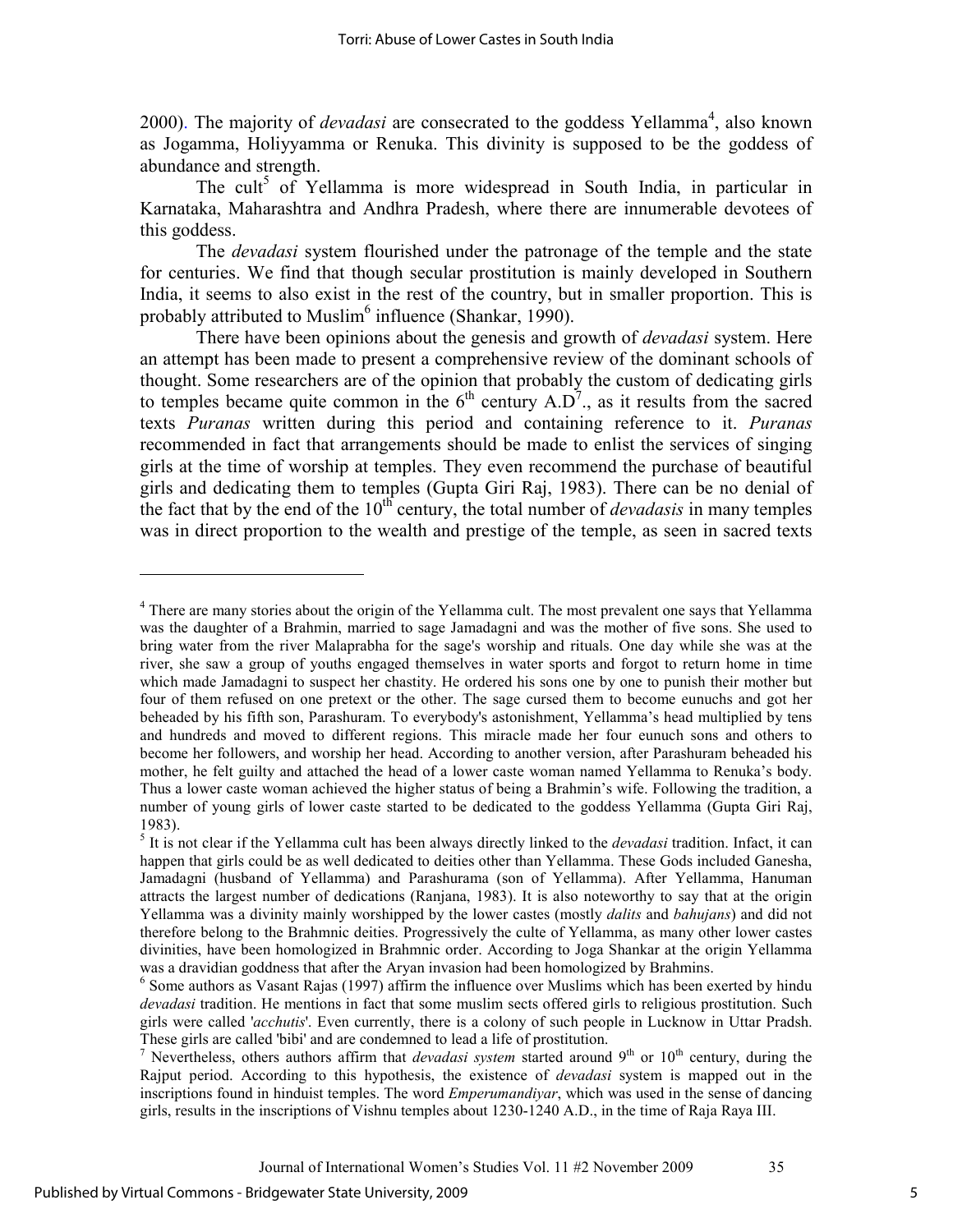and travellers narratives. We can therefore state that even if the practice of consecrating young girls to temples was present since the  $6<sup>th</sup>$  century, it only becomes widespread later, during the Rajput period, when *devadasi* were regarded as a part of the normal temple establishment and their number often reached high proportions.

As has been underlined by Jogan Shankar (1994), several hypotheses could be put forward to explain the evolution of the *devadasi* system. According to this author, the custom of dedicating girls to temples emerged as a substitute for human sacrifice to the gods and goddesses to appease and secure blessings for the community as a whole. In every religious cult, in fact, dedicating a young child is the ultimate offering in worship. Another possible explanation could be that the young girls' dedication is a rite to ensure the fertility of the land and the increase of human and animal population on the principle of homeopathic magic (Jogan Shankar, 1990). However it is not clear why the cult of this divinity implies the dedicated girl must provide sexual service for the members of her community. In answer to this proposal, one possible hypothesis could be that the *dedavasi* system is part of the phallic worship that existed in India from early Dravidian times. Another hypothesis could be that sacred prostitution sprang from the custom of providing sexual hospitality for strangers; and if such hospitality is offered by woman so close to a deity like a *devadasi*, prosperity would result. None of these hypotheses can however provide exhaustive explanations of the complexity of this practice's origin.

Traditionally, in addition to their religious duties, the *devadasis* were a community of artists:<sup>9</sup> They sang and danced in temples to please the gods, a task which was highly regarded<sup>10</sup> (Amrit Srinivasan, 1985, Gathia, 1999). What in ordinary homes was performed by the *low-caste* musicians – ceremonies welcoming the bridegroom and guests, singing songs of festivity at marriages and puberty ceremonies, marriages etc. – were in the elite houses performed by the *devadasi*. The promotional advantages of a temple position for a professional career were obvious both in terms of publicity and income. The invitation to perform at marriages and other ceremonies in elite homes flowed from the artists' special status as god's servants. In this respect, the *devadasi* were clearly superior to low-caste drummers and musicians who were often also invited into private households.

It must be therefore emphasised that during this period, *devadasi* had very prestigious status, a consequence of their religious dedication and their proximity with the leading or ruling families in a community. As they played many types of roles in the ritual and religious life of the community, in reward they were given praise and financial support. In this light, *"the devadasi represented a badge of fortune, a form of honour managed for civil society by the temple and permitted to develop the most intimate* 

 $\overline{a}$ 

<sup>8</sup> At this proposal, one inscription of 1004 A.D. in Tanjor Temple mentions the numbers of *devadasis* to be 400 in Tanjor, 450 in Brahideswara temple and 500 in Sorti Somnath temple. According to eminent Indian historians like R.C Mazumder and U.N Ghoshal in Gujarat around  $10<sup>th</sup>$  century there were around 4000 temples in which lived over 20.000 "dancing girls".

<sup>9</sup> The *devadasis* preserved and developed the classical dances of India. *Bharatnatyam* is a modern incarnation of the *sadir* dance performed by *devadasis* of Tamil Nadu. *Odissi* was performed by *devadasis* of temples in Orissa. The contribution of *devadasis* to music is also significant. MS Subbulakshmi, Lata Mangeshkar and her sister Asha Bhonsle, the three most renowned women singers of India, trace their lineage to *devadasi* community.

<sup>&</sup>lt;sup>10</sup> Temples in Goa, Tanjavor, Puri, Mathura, Mysore etc. provided good examples of the prevalence of *devadasi* as temple singers and dancers.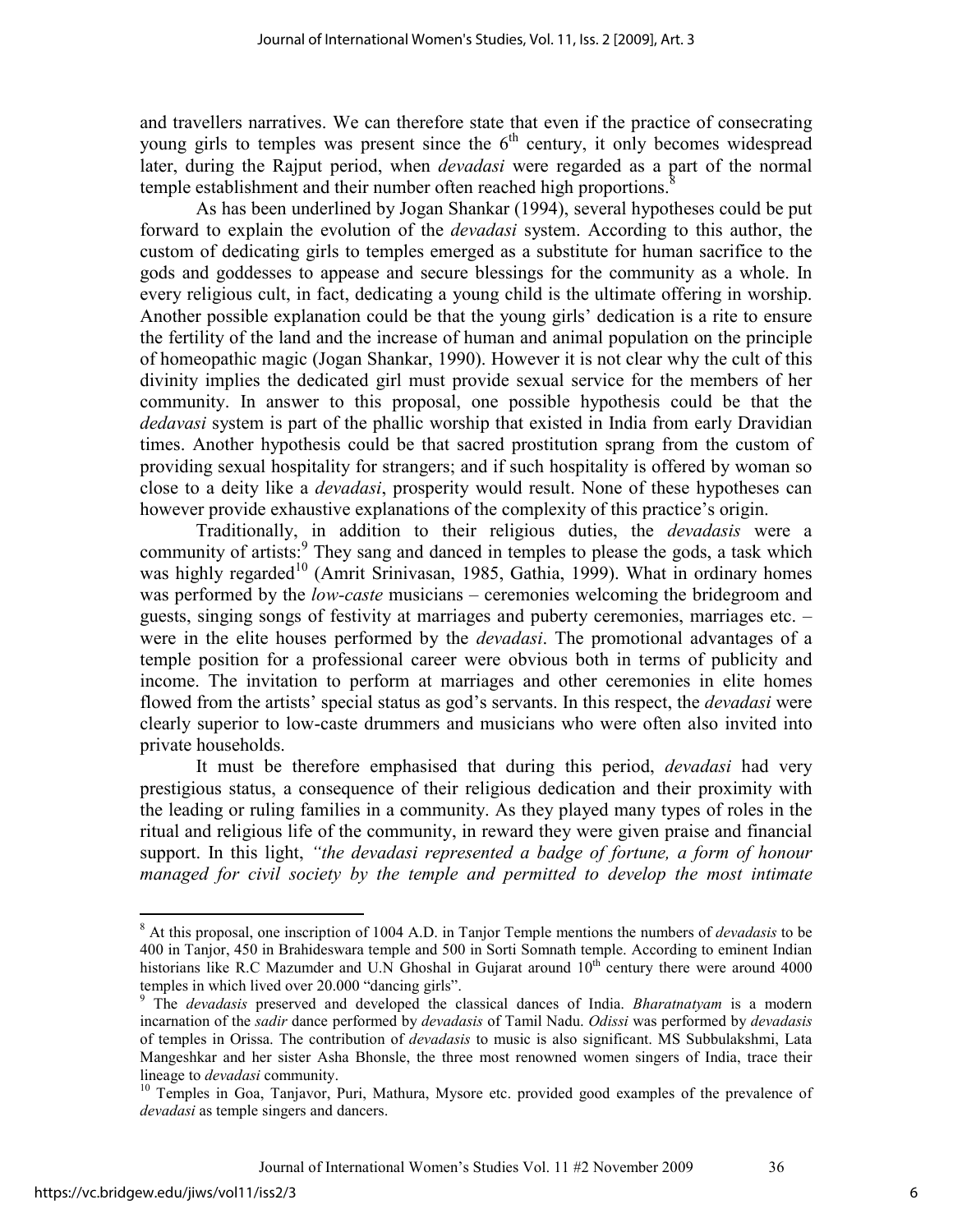*connections between sectarian specialists and the laity"* (Singh, 1997). In this process the *devadasis* were able to bring considerable wealth and prestige to temples. The efficacy of the *devadasi* as a woman and dancer began to converge with the efficacy of the temple as a living center of religious and social life - political, commercial and cultural. (Singh, 1997, O'Neil, 2004).

Contrary to the impression often conveyed, there is absolutely no evidence to show that during the period from the  $6<sup>th</sup>$  to the  $10<sup>th</sup>$  century A.D. the dancing girls at temples were prostitutes, sacred or secular. The connection of *devadasis* with prostitution seems to have been established after the  $10<sup>th</sup>$  century. The rise and fall in the status of *devadasis* can be seen running parallel to the destruction of temples by invaders which started from the North Western borders of the country and spread to the whole of the country around the 10th and 11th century A.D. Under the "warrior kings" (A.D. 1300– 1700) *Devadasis* were displaced by increasingly androcentric forms of worship, and kings assumed greater importance in directing women's activities (Orr, 2000). This was a decisive point in the *Devadasis'* passage from persons with agency and ritual significance to symbols of divine sexuality for the enjoyment of royalty, wealthy donors, and attendants. Although this transition was not instantaneous, and the system remained important within religious worship and practice, the examples set by kings, priests, and wealthy landowners helped solidify connections between these women, sex work, and sacred eroticism often assumed to be ingrained features of the *Devadasi* tradition.

#### **The "modern**" **phenomenon of** *Devadasis*

At present in India the practice of dedicating girls to temples continues, despite legislation abolishing the practice of *devadasis*. <sup>11</sup> In northern Karnataka, the *Devadasi* system remains a culturally and economically valued form of sex work, and approximately 1000–10,000 young girls are inducted into the system annually (Chakraborthy, 2000). According to an estimate by UNICEF (2006), there would be about 27,000 *devadasis* in Andhra Pradesh, figure that is much higher than the one officially declared by the government.

## *Devadasis: when caste belonging and socio-economic status become a prerequisite*

Belonging to a lower caste is a kind of "prerequisite" to become a *devadasis*. From the few studies that were carried out in South India, it results that almost all *devadasis* belong to the *Harijan* (Untouchable) group (Tarachand, 1991). The *Devadasi*  system cannot in fact be fully understood if one does not examine the lower caste status (generally identified with the term *Harijan,* those who where defined "untouchable" or

 $\overline{a}$ 

 $11$  The first legal initiative dates back to 1934 when the Bombay Devadasi Protection Act was passed by the British Government and covered the Bombay state, as it existed then. The Bombay Devadasi Protection Act declared the dedication of a woman as an illegal act, irrespective of the fact whether the dedication was made with her consent or not. The Act also laid down grounds for punitive action that could be taken against any person who were found to be involved in dedications.The two Acts then existing were replaced by the Karnataka Devadasis Act which was adopted by the State Legislature in 1982 and was notified by the Government through its Gazette in 1984. With the creation of the Devadasi Act, turning a girl into a temple prostitute was made illegal and punishable by up to 5 years imprisonment as well as by a fine of 5000 Rs. As was held by the Act of 1934, the new Act also seeks to declare unlawful the very act of dedication, whether the dedication is done with or without the consent of the dedicated woman.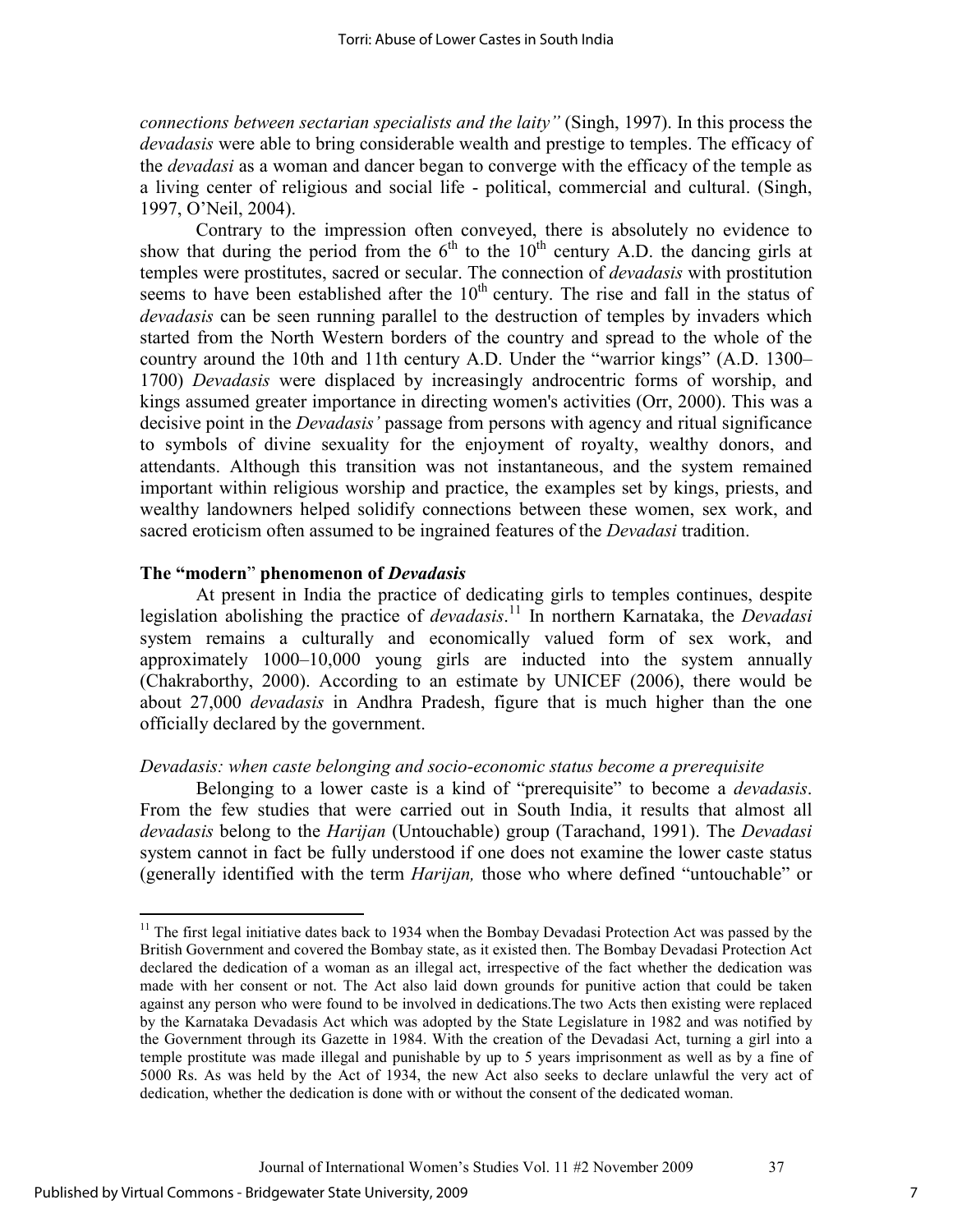with the term *Dalit,* which means *oppressed*) and their role inside the Indian society. Positioned at the bottom of India's caste, class, and gender hierarchies, largely uneducated and consistently paid less than their male counterparts, lower caste women make up the majority of landless laborers.

A recent study on untouchability in rural India, (Shah et al. 2006) covering five hundred and sixty five villages in eleven States, found that public health workers refused to visit *Dalit* homes in 33% of villages, and *Dalit* children sat separately while eating in 37.8% of government schools. *Dalits* were prevented from entering police stations in 27.6% of villages, did not get mail delivered to their homes in 23.5% of villages, and were denied access to water sources in 48.4% of villages.

The violence of upper castes towards the lower castes seems to be a widespread phenomenon. Police statistics averaged over the past five years show that every day three *Dalit* women are raped, eleven *Dalits* are beaten up and for every eighteen minutes a crime is committed against a Dalit (Crime in India, 2005)

The subordinate position of the *Harijan* make them particularly vulnerable to every kind of abuse, sexual included.<sup>12</sup> As Human Rights Watch was told by a government investigator in Tamil Nadu, *"everyone practices untouchability when it comes to sex."* A common expression quoted to describe the hypocrisy in this system is "*untouchable by day but touchable at night"*.

Caste-conflicts are often negotiated on the sexualized (impure and available) body of the Dalit women (Orchard, 2004). In rural areas rape is a common phenomenon<sup>13</sup> and often form part of the tactics of intimidation used by upper-caste gangs against lower castes. Women are raped as part of caste custom or village tradition. According to *Harijan* or *Dalit* activists, lower caste girls are often forced to have sex with the village landowner *(zaminder*). *Harijan* women are also raped as a form of retaliation. The use of sexual abuse and other forms of violence against lower caste women are used as tools by upper castes to inflict political "lessons" and crush dissent and labor movements within *Dalit* communities. Thus rape is a clear message from the upper castes and classes that they would not allow anyone to disturb the existent social structure. Lower caste women are often raped by members of the upper caste and by *zaminders* (land owners) in retaliation when their male relatives demand for example the payment of minimum wages or when they reclaim lost land. In rural area rape is also used to settle sharecropping or land disputes.

Economic dominance is closely associated with issues of access to lower caste/Dalit women's sexuality (Orchard, 2007). Sexual violence against lower caste women is linked as well to debt bondage as landowners may lend money to lower castes. Often they cannot honour their debt due to their extreme poverty. Rape can be therefore a way for lower castes to settle their debts with upper castes. The latter due to their prominent economic position can easily abuse the former and link them in a relationship "dominant-dominated". The prevalence of rape in villages contributes to the greater incidence of child marriage in those areas. Early marriage between the ages of ten and

-

8

<sup>12</sup> According to Ramanika Gupta, in certain parts in Bihar, even now, a new *Dalit* bride has to spend the first night with the village head man (Sohoo, 1997). Always according to the some author, a bazaar is organized in Dholpur for the sale of Dalit girls.

<sup>&</sup>lt;sup>13</sup> The Home Ministry reported that, between 2000 and 2001, there has been a 16.5 % increase in reported rape cases in rural areas.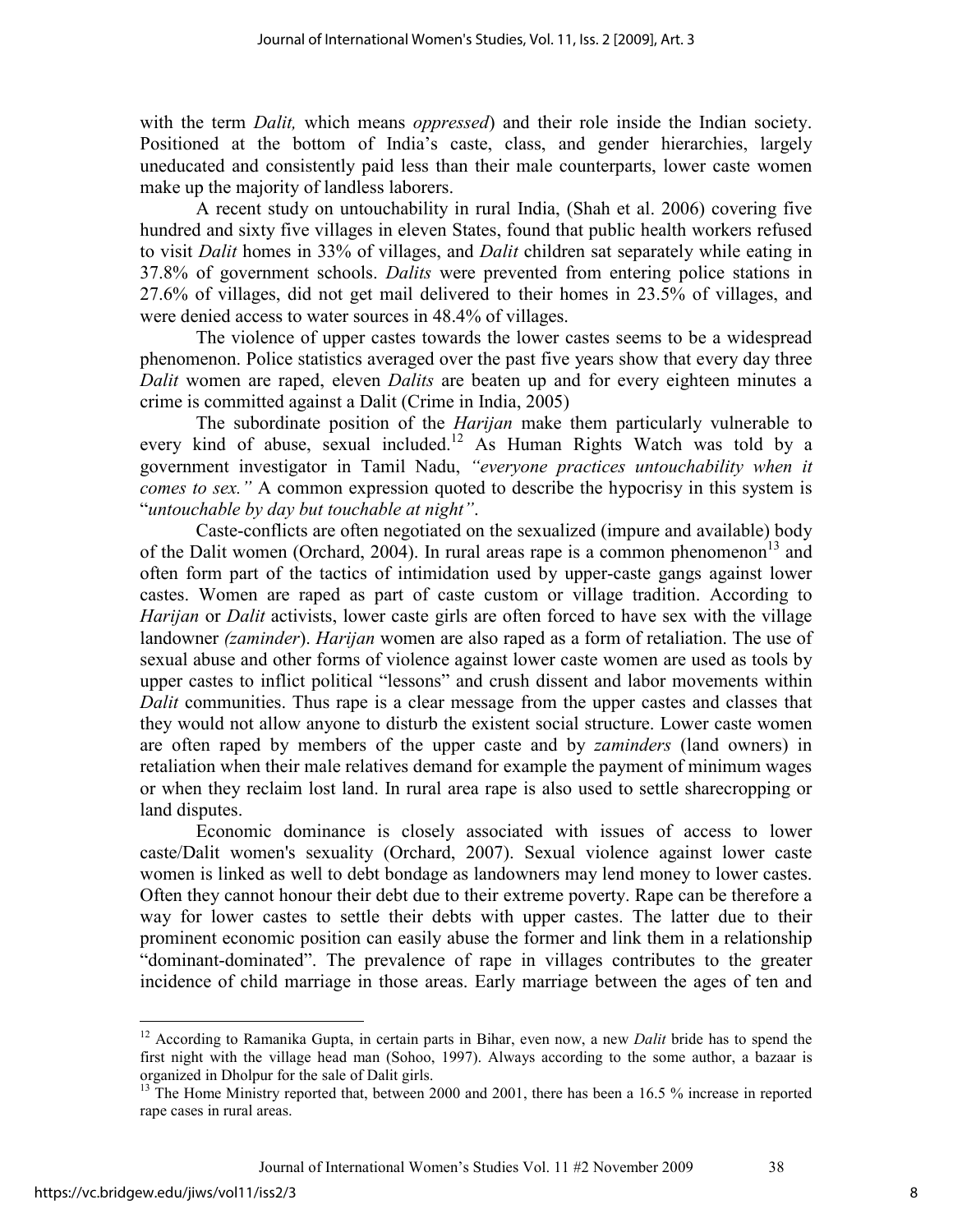sixteen persists mainly because of *Dalit* girls' vulnerability to sexual assault by uppercaste men. Once a girl is raped, she becomes unmarriageable.

It is important to mention that the perceptions of *Dalit* and upper caste women's sexuality are associated with the way they position themselves in relation to the public and private spheres. Unlike upper caste women, lower caste and *Dalit* women are not confined to the domestic/private domain (Orchard, 2007). The social control and hegemonic masculinity of upper caste men is asserted and maintained through defilement and appropriation of lower caste and *Dalit* women's sexuality. For example, the infamous case of Bhukli Devi who was paraded naked by Bhumihar Brahmins on the charge of stealing four potatoes from a field in Samastipur district (central northern state of Bihar) in 1994. She was then raped and killed after her sari was inserted into her vagina. The insertion of a piece of cloth in her vagina can be understood as symbolic of the 'impurity' of the womb of the *Dalit* women and condemnation by the upper castes of the birth of any further progeny.

The fact that the constitutional, statutory protections afforded to lower castes women in India are very weak should be heavily underlined. Cases documented by India's National Commission for Women, by local and national nongovernmental women's rights organizations, and by the press, reveal a pattern of impunity in attacks on women. The government's failure to prosecute cases of rape and the manner in which differential rates of prosecution are compounded by corruption and caste and gender bias, even at the trial level.

Until recently, various political movements, even feminist and dalit also neglected the plight of lower caste women. Ruth Manorama, head of the newly constituted National Federation for *Dalit* Women explained: *"Dalit women are at the bottom of Indian society. Within the women's movement, Dalit issues have not been taken seriously. Within the Dalit movement, women have been ignored. Caste, class, and gender need to be looked at together".* 

In addition to low social status, there are other factors with a crucial influence on the decision of parents to donate their daughter to the deity. The economic factor is important and is often closely linked to the low social status of *Scheduled Castes* and *Dalits* (Rozario, 2000). The majority of *devadasis* come from poor landless families. Many *Dalit* women are dedicated to the goddess at a very young age by poverty-stricken parents unable to pay their future dowries and hopeful that a pleased goddess will make the next pregnancy a boy (Mowli, 1992).

Some parents may also consecrate their daughter as an offering for the fulfilment of a wish or hoping to receive divine help to cure a disease. Traditionally, these communities believe that the presence of certain girl characteristics are a sign of predestination and a mark of the divinity choosing that girl to become her servant. That is, when a girl presents matting or knotting of her hair or has copper-coloured hair. It is important to notice that usually these factors are due to a lack of hygiene or malnutrition. In fact, among the poor lower castes where the majority of Yellamma's devotees are found, the birth of a girl is regarded as a misfortune and consequently the girl's health, hygiene and nutrition are often grossly neglected. In many areas there is the custom of abandoning a sick baby girl outside Yellamma temple in the night. If she is still alive in the morning, the family believes she is born for the goddess.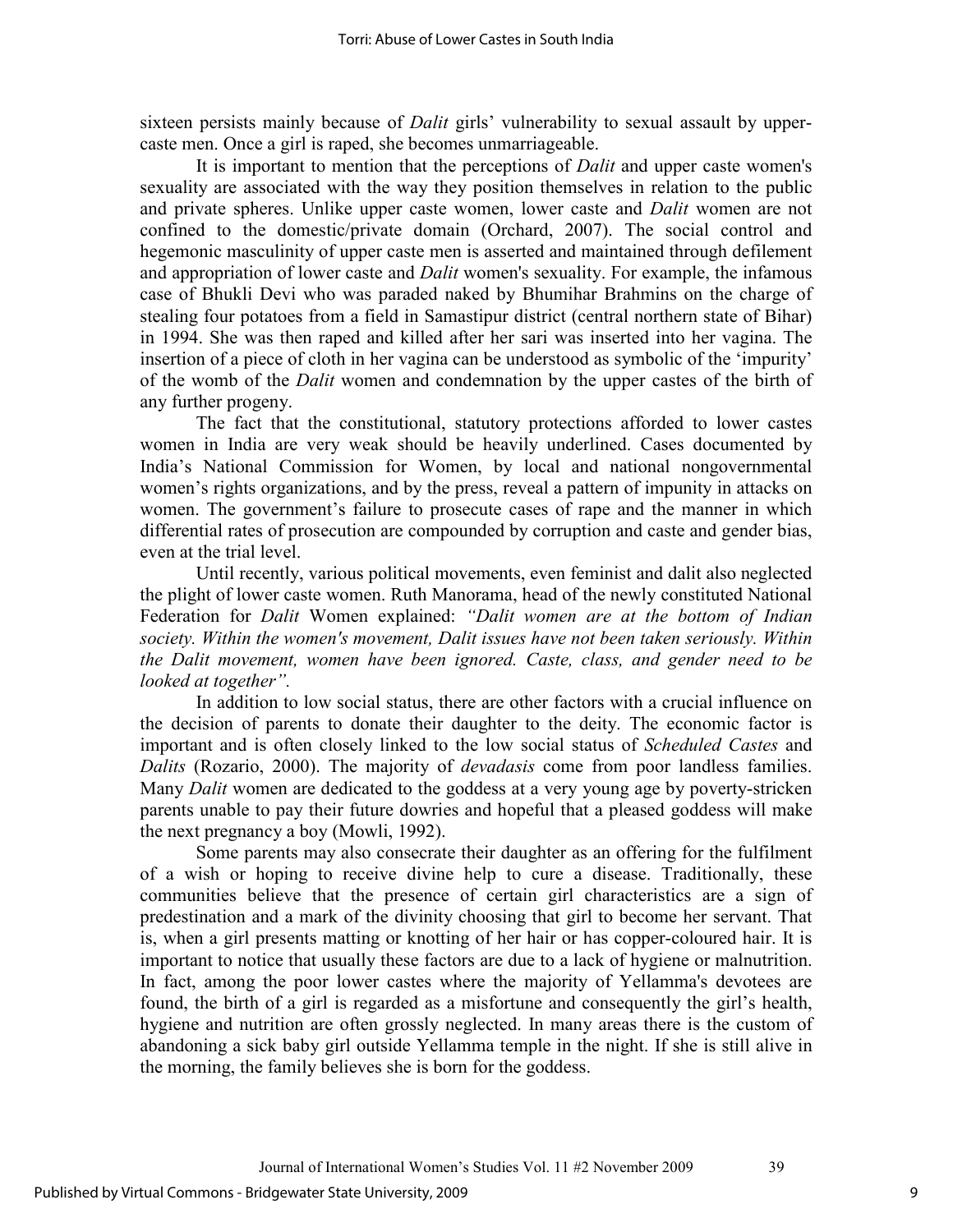The interpretation of the dominant position of the upper castes and their important role in the creation of the *devadasi*'institution is confirmed by some scholars, such as Orchard (2007). In his interpretation, the system of *devadasi* expresses the great social and economic prominence of upper class landowners, able to control the village priests. In this view of the facts, the upper castes have influenced the establishment of an order of prostitutes who are licensed to carry on their profession under the protective shield of religion. The establishment of such a system facilitates their access to low caste women to fulfil their sexual needs. In this light, the temple priest has traditionally been a pawn in the hands of powerful upper caste landlords. This hypothesis can be confirmed by the fact that often temple priests, when trying to convince parents to consecrate their daughters to the divinity, are carrying out the instructions of upper caste men who have bribed them (Orchard, 2007). It is possible that a person from a higher caste who fancies a lower caste girl, may order the priest to say to an old *devadasi* to go into a trance during a religious festival and indicate the name of that girl (Orchard, 2007).

Frequently upper caste families influence the lower castes that often are their main workforce on their land to dedicate their daughters to the divinity. The landowner can offer a sum of money (normally 2000-3000 Rs) to the father for this arrangement. Some poor families force their girls to become *devadasi* (Tandon, 2001). A *devadasi* affirms: *"When I was 11 years old and had not attained puberty there was discussion about dedicating me a devadasi. Within a week everything was decided and arranged. The landowner gave Rs.5000 towards expenses".* (Interview from Daily Times, 5 August 2002).

The interpretation that the institution of *devadasis* is a mirror and the result of power and social control of the upper classes over the lower ones is confirmed by the methods through which the dedication process and the associated rituals take place.

Girls are generally dedicated with an official ceremony at a young age, between the ages of eight to ten. This dedication ceremony<sup>14</sup> is more or less similar to a marriage ceremony.

As the dedicated girl attains puberty, another ceremony (*Uditumbuvadu*) is conducted, which effectively completes the process of her dedication. In this second ceremony, the priest "marries" the girl, dressed as a bride in a ceremonial red *sari*, to the deity. After the ceremony the young virgin is forced to spend her "wedding" night with a village elder who invariably belongs to a higher caste, and thereafter she cannot refuse sexual services to any member of the village. In the past the priest of the local temple, who normally belonged to the caste of Brahamans enjoyed the right of deflowering

-

<sup>&</sup>lt;sup>14</sup> Usually the dedication ceremony takes place on full moon day of *Chaitra* (March – April corresponding to the spring season) or *Magha* (November – December), which are considered auspicious periods (Story, 1987). About the rite of initiation, it is stated that, unlike old times, such ceremonies are nowadays performed rather secretly at smaller temples or local priests' residences, rather than in big temples, to avoid high expenses and also to escape clutches of law. To attract less attention of the public generally only the parents and the temple priests take part to the dedication ceremony. The girl is taken to a spring pond where she takes a bath. After that, she wears a new white dress, symbol of her new condition of consacreted woman. Along with a few other *devadasis* and family members, she goes to Yellamma temple with an offer to the deity. In the plate a bead necklace is kept and is covered by a piece of cloth. Then a senior *devadasi* ties the bead necklace (*thali* ) to the girl's neck and place rings on her toes, a *devadasi* sign she would never be allowed to remove (Jogan Shankar, 1990).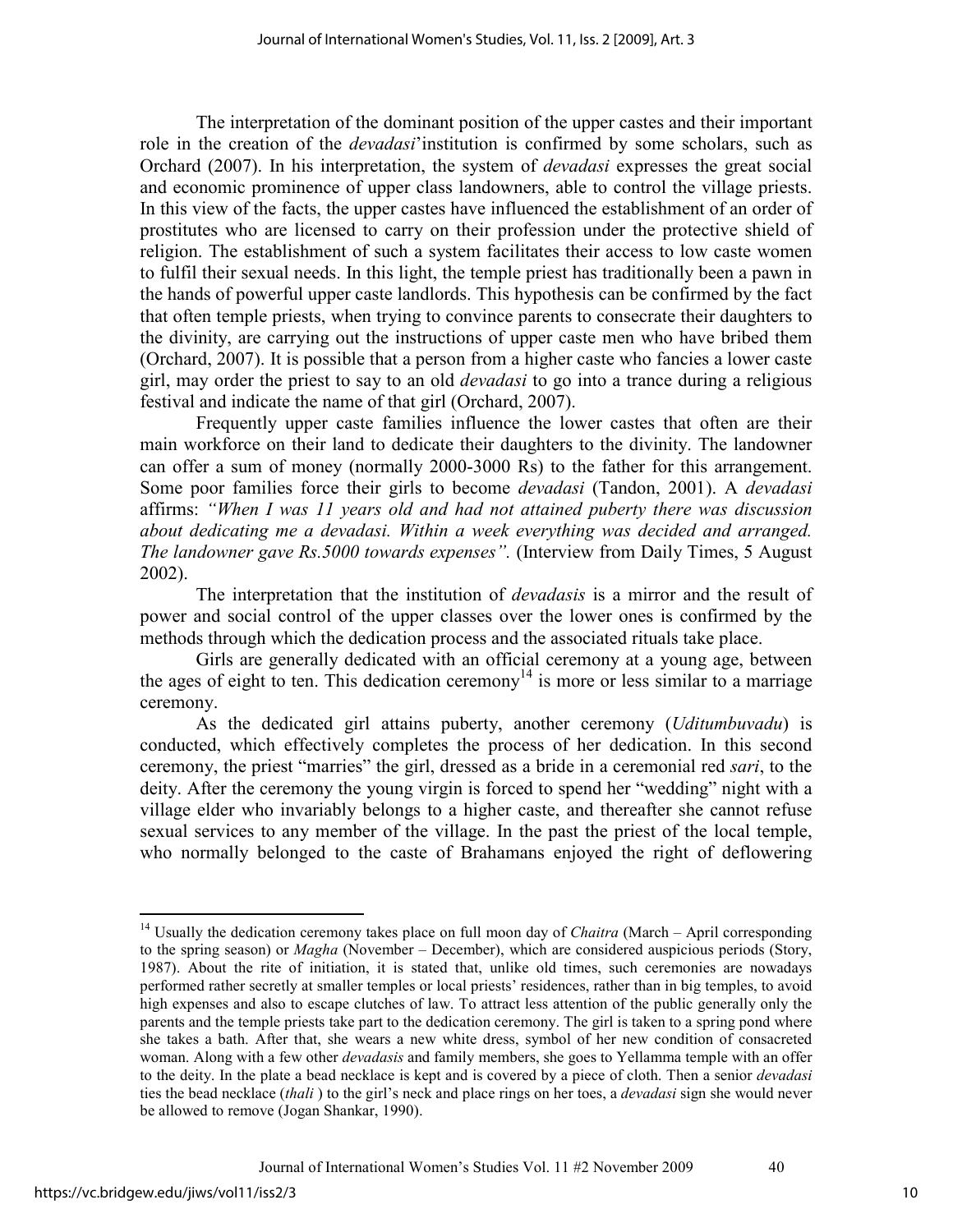*devadasis* after attaining puberty<sup>15</sup>. In fact, priests claimed that as representatives of the gods on earth (*bhudevas*), they should have the first claim. As anything offered to a god belongs to priest, so the girls offered must belong to them also.

Nowadays parents of *devadasi* girls prefer upper caste well-to-do members to deflower the girl. These people contact the parents of *devadasi* through a senior *devadasi* who plays the role of mediator. It is a matter of prestige for landowners to deflower a *devadasi* so that normally there is a competition among well-to-do members of the village.

Prior to the deflowering ceremony, an agreement is made between the upper-caste man and the *devadasi*'s family for the payments and provision of subsistence, ornaments and clothes to be provided to the girl. Traditionally it is socially accepted that the person who deflowers the girl can have enduring sexual relations with her as long as he desires and is capable of maintaining her.

# *Social status and living conditions of a devadasi*

Traditionally the *devadasis* have been locked into a prescribed and highly stigmatized social role. In fact, as mentioned above, the *devadasis* come from the *Dalit* community, the lowest social group that is considered impure.

The paradox of this system however, is that on certain occasions, the *devadasis* are seen as a receptacle for the goddess herself and are therefore highly respected. At weddings, funerals and more important during the Jatara festival, an annual five-day celebration of Yellamma, a *devadasi* is awarded a semi-holy status and is worshipped (Marglin, 1985). During this festival, the *devadasi* enters into trance. This contributes to making her an object of devotion and admiration in the eyes of villagers: "*Three times a year we devadasis used to go to the temple for important festivals. Everyone worshipped us and treated us well. We danced and went into a trance. Everyone fell at our feet and called us goddesses. On those days we became very important. The rest of the time they made fun of us"* (New Internationalist 380, July 2005, Interview by Mari Marcel Thekaekara).

During most of their lives, the *devadasis* continue to face discrimination and indignities on the basis of caste, remain politically powerless and subjected to oppression and exploitation by upper caste members.

From one point of view, some *devadasis* do not consider themselves as prostitutes but their condition of *Dalit* and unmarried women make them particularly vulnerable. A *devadasi* says:

*As a young girl, I remember picking quarrels with many men in the village. From old to young, from Dalits to upper castes, they would come to our house, saying they would pay me a bag of paddy, half a kilogram of silver and clothes, if I*  would agree to have them for the night. As I did not understand what they meant, *I was hurt at being singled out for this humiliation among other girls of my age. Even today I forget their demands when I come across them in the village."* (CERD; 2002). Besides to the stigma of belonging to a lower caste is added the

l

<sup>&</sup>lt;sup>15</sup> Concerning the sexual supremacy of temple priest, we can remember the traditions present in Gujarat and Rajasthan of sending young brides before marriage to temple for one night to be spent with the priest. Similarly, there is the tradition, always prevalent in Gujrath and Rajasthan, of sending one woman from every household at night to visit the temple priest during the nine nights in *navaratra*.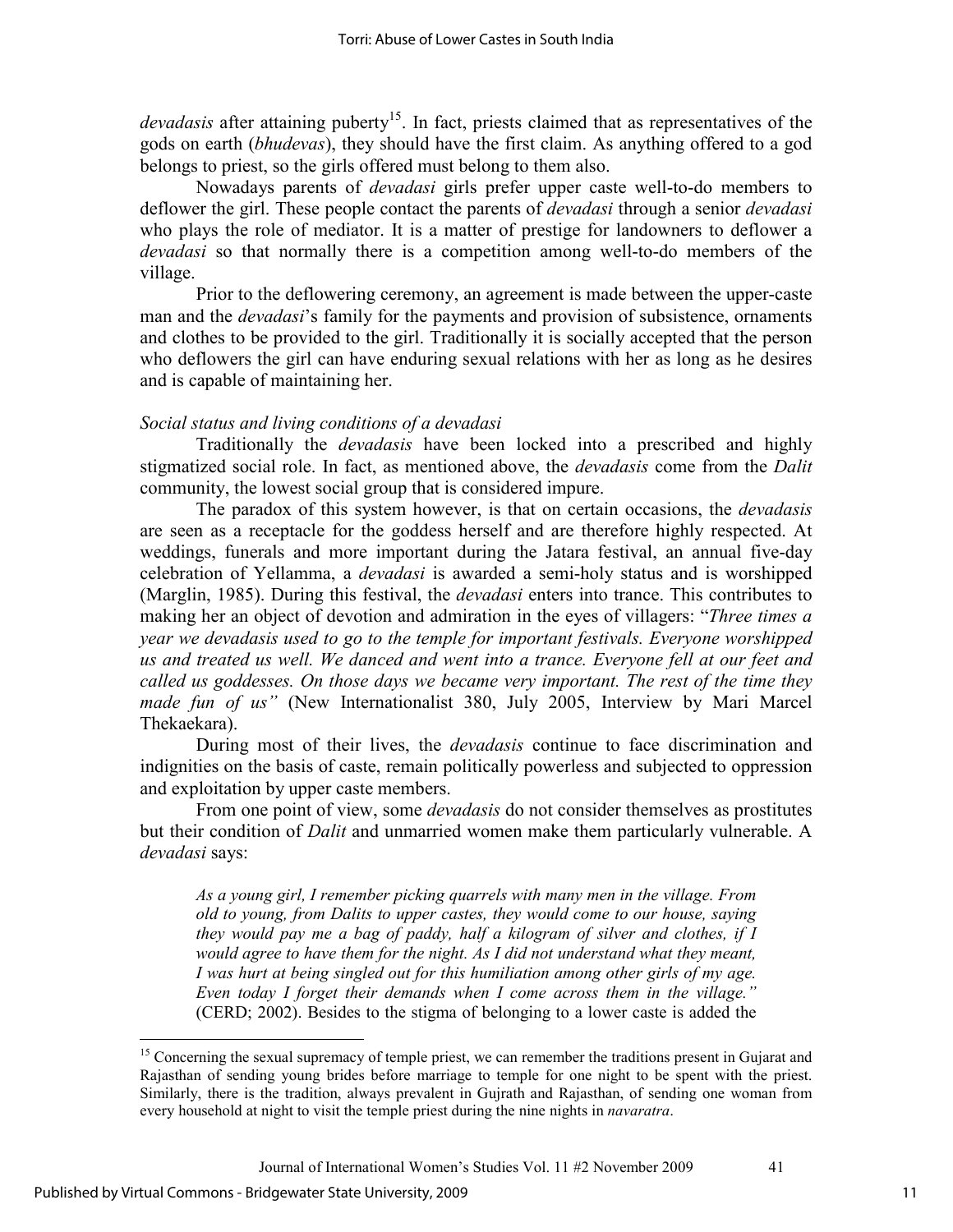fact that inside the village social system, the *devadasi*'s family is generally extremely poor. *"Since the day of initiation, I have not lived with dignity. I became available for all the men who inhabited Karni. They would ask me for sexual favours and I, as a devadasi, was expected to please them. My trauma began even when I had not attained puberty.*" *(testimony of a 35-year-old former devadasi named Ashama)"* (Interview from National Campaign on Dalit Human Rights (NCDHR), 2005).

In rural areas the *devadasis* are often the object of public mockery and disrespect. Tarachand (1991) describes a custom, called *'Sidi attu'* in the town of Madakeripura in Karnataka which was in vogue till 1987, when it was banned by the government. Here a devadasi is suspended with a hook in her back on one end of a transverse rod placed on a vertical pole planted in ground, and rotated by a rope at the other end. She salutes the gathering, while her garments fly and all the naked lower part of her body is visible to all, for their amusement. This was supposed to bring prosperity to the town, and the devadasi used to get a sari, a coconut and a betel nut, for which she thanked the gathering.

The subordinate position in the society of a *devadasi -* her subjugation to both gender and caste structure and her being 'controlled' – is obvious as she normally gets a "patron" who generally belongs to the upper-caste. "Patron ship" in a majority of cases is achieved at the time of the dedication ceremony itself. The patron who secures this right of spending the first night with the girl may maintain a permanent liaison with her by paying a fixed sum of money or he can maintain the relationship for a fixed period of time on payment or he can simply terminate the liaison after the deflowering ceremony. A permanent liaison with a patron does not bar the girl from entertaining other men in the village, as traditionally a *devadasi* is expected to do (Kadetotad, 1982). These patrons are also to care for her parents, an expectation that can motivate a very poor family with only one daughter to dedicate the girl to this life. Thus, in rural community, girl children can be an asset, as the responsibility of providing for the family rests on the eldest daughter who is dedicated to the temple goddess.

In some cases in fact, obtaining the protection of a member of upper-caste is the main reason for dedications in recent years (Blanchard et al., 2005). The parents always take good care to choose a daughter of fair skin and regular features for this dedication so that she may attract more powerful men:

*My mother died when I was three. When I was seven, my brother got polio and was paralyzed. My father had to take out a loan and I went to work rolling bidis (cigarettes) to help pay it back. But it was not enough and the landlord suggested to my father to dedicate me to the goddess to earn more money. I didn't want to go. I felt very bad. My father said: 'If you don't obey me, I will die.' So I went to the temple.* (New Internationalist 380, July 2005, Interview by Mari Marcel Thekaekara).

The form of protection assured by an upper-caste man however, does not provide the *devadasi* or her family with any guarantee and security for the future. In fact, the protector has no obligation either to her or her children, as he never recognizes them as his children. Generally, as her youth vanishes and she is no longer desirable, the *devadasi* doesn't benefit any more from this form of protection. The uncertain and difficult life of a

Journal of International Women's Studies Vol. 11 #2 November 2009 42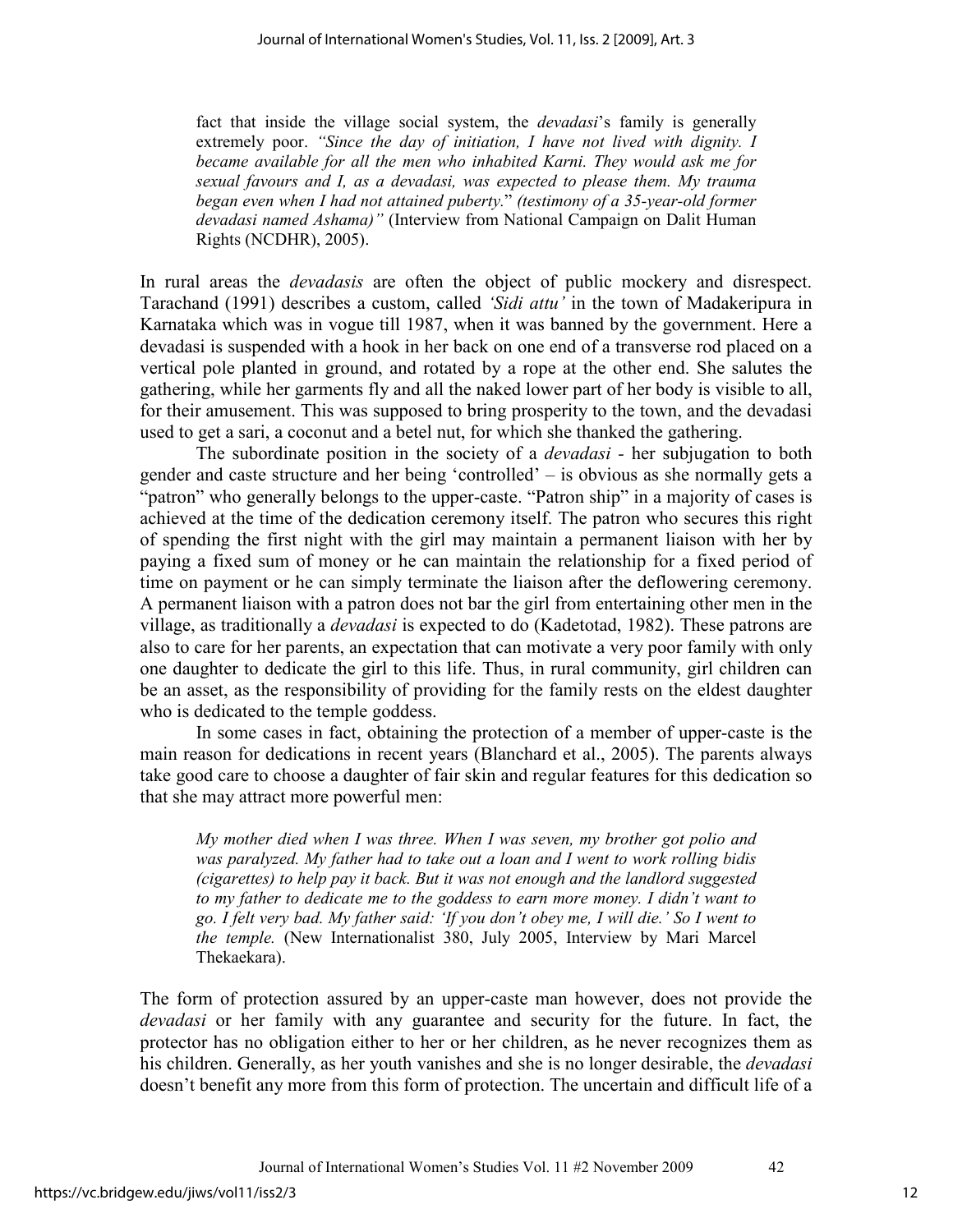*devadasi* really begins after the first patron deserts her as she often has several children she cannot care for correctly:

*My protector gave me money and rice. After one year I had a child, a baby boy. Soon after that, he dumped me. I went to Bombay for construction work to support my child. When I returned to the village another fellow called Raghav was very nice to me. He said to my father: 'I will protect her.' I became pregnant again and had a girl. But he left me after six years"* (New Internationalist, July 2005 Interview by Mari Marcel Thekaekara).

Forced to remain unmarried, the *devadasis*, especially when they are not young any more, feed themselves and their children by working in the fields, by fulfilling the ritual of begging (*jogava*) twice a week in the village and on occasional hand-outs from the men who come to them.

The study of Jogan Shankar (1994) and the study of Joint Women's Programme (2000-2001) show that the majority of *devadasis* is engaged in manual labour for a livelihood.

It is a distressing reality that most older *devadasis* live under conditions of poverty and social vulnerability. Many children, absence of support from spouse, poverty, landlessness and illiteracy combine to make life most difficult for a *devadasi*. Today, numerous *devadasi* end up in the hands of unscrupulous "protectors", who in turn sell them to pimps. Districts bordering Maharashtra and Karnataka, known as the "*devadasi* belt", have trafficking structures operating at various levels (Tarachand, 1992). These procurers take the girls to the red-light areas of Bombay, Delhi or some other big city. In Bombay's brothels along Falkland Road and Shuklaji Street, there are little prayer shrines devoted to Yellamma, and some of the prostitutes sport Yellamma tattoos. In one Karnataka brothel, all 15 girls are *devadasis* (Menon, 1997).

One of the most dangerous threats for *devadasis* is AIDS. Being women with multiple sexual partners, awareness on issues of personal hygiene is very low. Consequently, most of the women suffer from reproductive tract infections and sexually transmitted diseases (Nag, 1995). In Bombay, virtually all such women suffer from several forms of venereal disease. It has been estimated that 20 % of the *devadasis* are infected with HIV (Nag, 1995). Generally these women perceive any such problem as a normal feature of their life cycle and never take their health seriously.

As almost all of the deliveries are domiciliary and taken care of by the older women in the community, abortions and stillbirths are alarmingly frequent. Contraceptive measures are strictly a taboo. Unwanted pregnancies are subjected to crude methods of induced abortions. The most common practice is to insert a stick coated with oleander milk into the uterus of the pregnant woman. The effect that it could have on her reproductive health is not given any consideration. Frequent pregnancies, abortions and deliveries render a majority of *devadasi* women physically weak and anaemic (Orr, 2000).

The children of *devadasis* do not face better conditions. Traditionally, a stigma is attached to *devadasi* children who are not perceived equal by the other members of their caste. The children of a *devadasi* cannot enjoy legitimacy and have no rightful father they can claim (Fuller Marcus, 1990).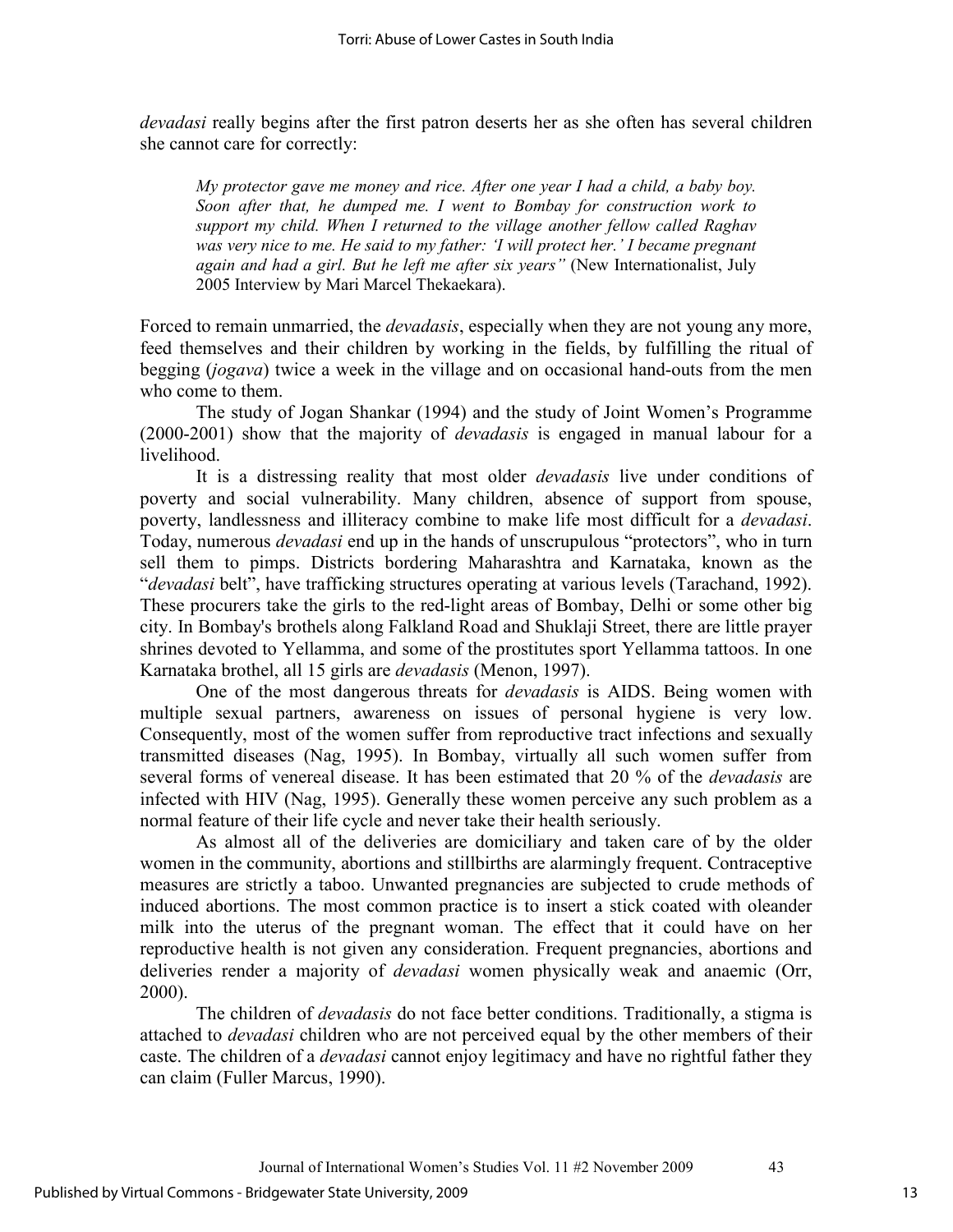As they are very often marginalized, their mothers, fearing they will not have any future and that nobody will marry them, dedicate their daughters to become *devadasis*. As a matrilineal-based practice, it is often assumed that girls enter the system on account of their maternal family's long-standing participation in the tradition (Orr, 2000). In some regions it is believed that a *devadasi* must dedicate her own daughter, otherwise her funeral rites would not be held and her body would not receive the necessary honours (Chakrapani, 1991). Sometimes a *devadasi*, aware that nobody will take of her in old age, sees her daughter's dedication as a way to assure her last years of life: *"although I have four children, I know that my two sons will be of no use to me in old age, that is why I have dedicated my eldest daughter to Yellamma. She and her children live with me. We cannot give up this work even if we want to, as the survival of our children and families depends on it"* (Interview from National Campaign on Dalit Human Rights (NCDHR), 2008).

# **The devadasi system: what is the way forward?**

There are several NGOs active in the fight against the *devadasi* system.<sup>16</sup> They have mainly been working towards increasing the awareness of the *devadasis* and the local villages on the health consequences of this system, like the spread of HIV and other venereal diseases. Although these initiatives are extremely important to prevent the spread of diseases and to improve *devadasis*' heath, it must be stressed that they are not sufficient and should be integrated with other measures, necessary to reduce the negative social impact of the *devadasi* tradition and to prevent the dedication of new *devadasis* in the future.

An example in this pattern of action is given by APJVVPS (Andhra Pradesh Anti-Devadasi System Struggle Committee), a local NGO active in Andhra Pradesh, which is trying to rehabilitate former *devadasis* and prevent new initiations. APJVVPS first move was in 1993 when it set up a school for the daughters of 22 *devadasis*. In supporting and educating the children, it gained the trust of their mothers and started to make contact with the *devadasi* all over the region.

APJVVPS' objectives include the limitation of the *devadasi* tradition, the marriage of *devadasis* and development of community-based organizations to create awareness against the custom and ensuring education for children born to *devadasis*. This association also provides self-help groups, leadership training, financial advice and support for women to find the strength to stand up to the social pressure that keeps them in this situation. During the last few years, one big achievement has been the end of a 500-year-old custom involving *devadasi*, called *jatara* (fair). This consists in making a *devadasi* sit in a cradle hung to a hydraulic crane. As the cradle rotates, she throws flowers, turmeric powder over the crowd below. The cradle rotates so fast that the woman very often fractures her ribs and even dies.

 $\overline{a}$ 

<sup>&</sup>lt;sup>16</sup> The first anti-devadasi movement was launched during 1880-90. They organized seminars and conferences to create a public opinion against the *devadasi* system. In the later part of 1892 an appeal was made to the Viceroy and Governor General of India and to the Governor of Madras. (Jogan Shankar, 1994) The movement initially concentrated on building public opinion and to enlist members to refuse to attend nautch parties as well as to refuse to invite *devadasis* to festivities at their homes. It was around 1899 that the anti-nautch turned its attention to stopping dedications. The anti-nautch movement paved the way for anti-dedication movement.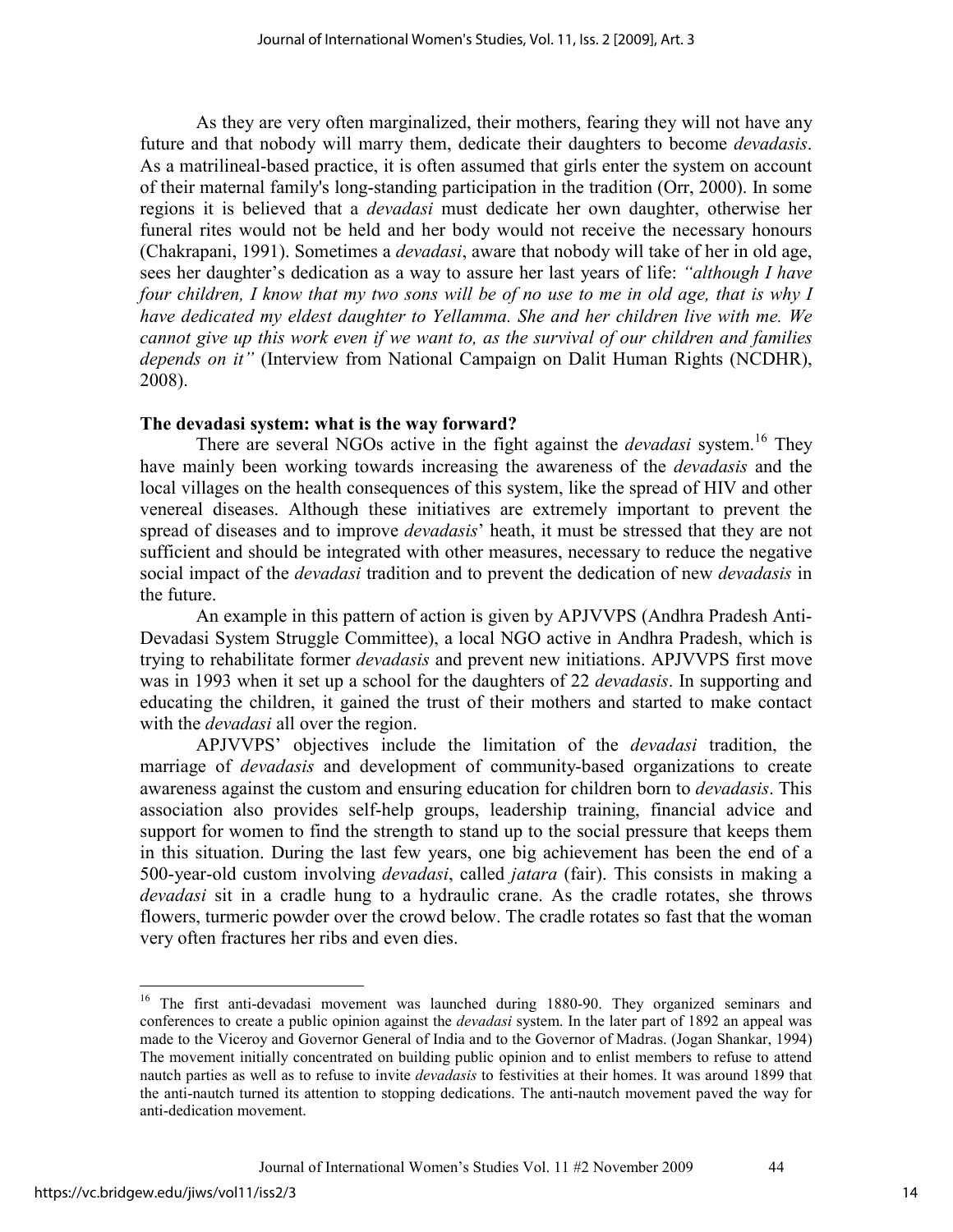Another organisation active in this direction is the Atheist Centre. In particular, this organisation runs a rehabilitation program under a government scheme for the former *devadasis* of Andhra Pradesh. These women are given a small patch of land and some livestock and try to set up marginal agricultural enterprises. Thanks to these initiatives, in several areas of Andhra Pradesh a number of *devadasis* have been able to limit their dependency on their protectors and are today engaged in small agricultural or craft activities.

However, in spite of these attempts to fight the *devadasi* system, in remote backward areas of southern Indian States there are still many young girls who have been dedicated. Currently, *devadasi* practice has become a submerged, hidden practice and for this reason more difficult to tackle. NGOs active in fighting the *devadasi* system state that currently, due to the increase of government control in this direction, initiation rites are often conducted secretly, often far away from big temples (Heggade Odeyar, 1993). The implementation of effective initiatives to tackle the *devadasis* marginalisation is no easier neither.

Some social activists judge rehabilitating *devadasis* children rehabilitating in special schools promoted by the government as a practice that leads only to further isolation and segregation from other children (Asha Ramesh, 1993). Similarly the amount of money the government has decided to assign to whoever marries a former *devadasi,* instead of providing the victimized women with security and dignity, often seems to encourage unscrupulous people to marry these women and later trade them to brothels in big cities. Many rehabilitation programmes aiming merely to quantify results in terms of numbers of women rehabilitated, seem ineffective in the long term and even contribute to worsening *devadasis'* conditions.

## **Conclusion**

In the institution of the *devadasi*, the sanctions provided by social custom and apparently by religion are strictly combined with economic pressure and contribute to keep this practice alive. The *devadasis* have to abide and inculcate cultural practices that sustain the distinctions and 'ritual status' in the caste hierarchy. The struggle against the *devadasi* system is difficult and arduous and needs the active role of several partners such as government, NGOs, field workers, social movements etc…This issue, given its complexity requires far more than isolated initiatives and interventions, such as heath and credit. An effective strategy should consist in a comprehensive approach, in order to address the multiple needs of the *devadasis*. As the *devadasi* system is directly linked to the low socio-economic status of lower castes, consistent efforts should be promoted to tackle questions of untouchability, caste conflicts and marginalisation at a wider level. Particular importance should be given to promoting better awareness and attitudinal change among these women, an essential factor to facilitate social change among them and among the other members of community.

The sanctions provided by social custom and apparently by religion, combined with economic pressures, push poor families to consecrate their daughters. One should therefore remember that in the *devadasi* system, the social and the economic factors are interlinked and contribute to keep this practice alive. Although many steps have been taken to eliminate this system and rehabilitate *devadasis* they are not enough to make a breakthrough: economic and social discrimination and caste abuse continue to push lower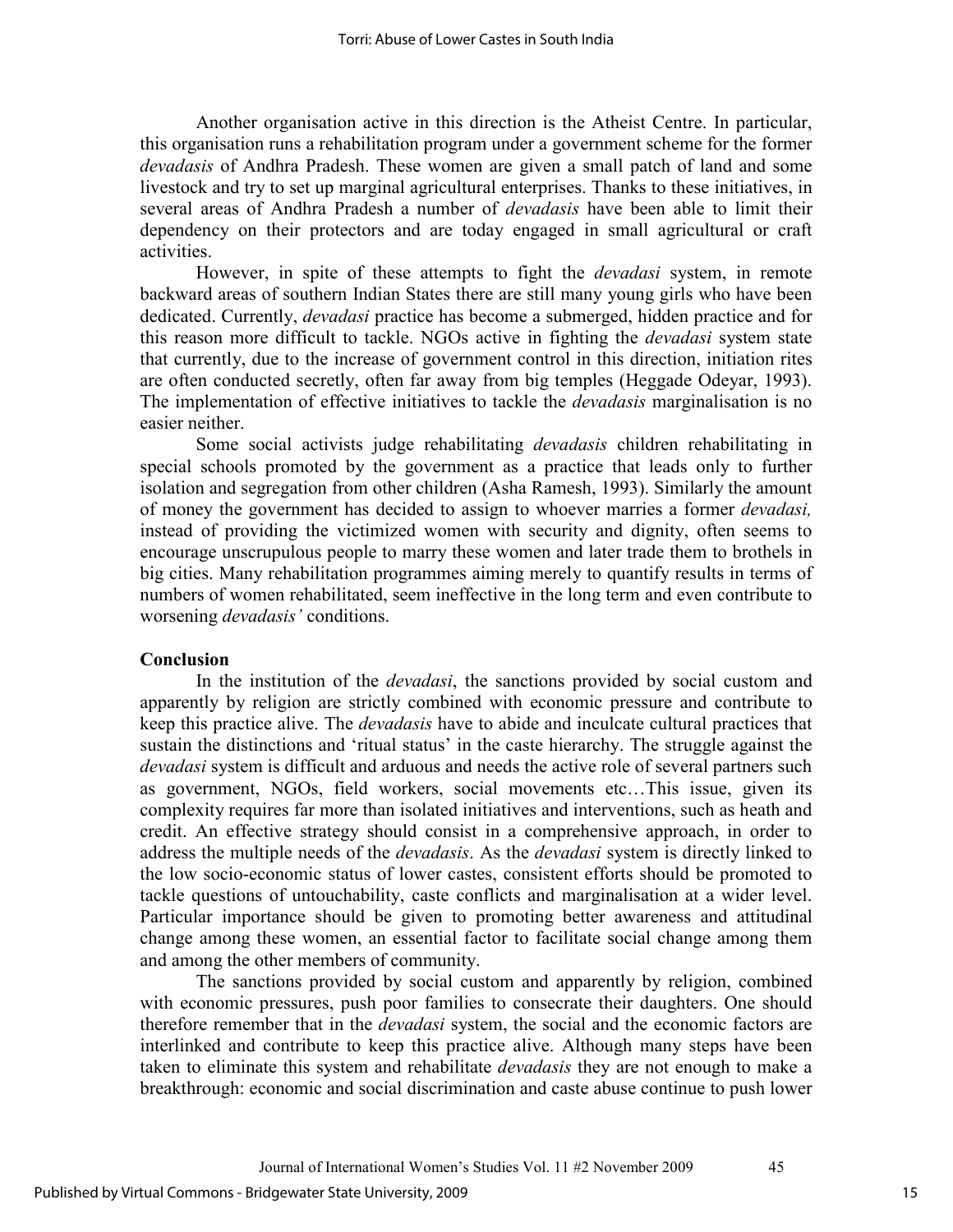caste families to dedicate their daughters. The education of *devadasis* children is a very important issue, as it can help preventing future dedications and contribute to giving them better chances in the long term. This is necessary to help break the chain of social marginalisation and economic poverty to which these children are likely to be exposed.

It should be stressed as well that the *devadasi* system has not only a social and economic basis but is directly anchored in rural traditions and presents therefore a strong cultural and religious dimension. The way towards the change of existing attitudes and mindsets in local communities is a long process requiring time and will often be reached by progressive stages.

The better comprehension of the former should be always kept in mind and should not be underestimated in any government initiative wanting to effectively oppose the *devadasi* system and its practices.

## **References**

- Amrit Srinivasan, 1985. *Reform and Revival: The Devadasi and Her Dance*, *Economic and Political Weekly*, Vol. XX, No. 44, November 2.
- Asha Ramesh, 1993. *Impact of Legislative Prohibition of the Devadasi Practice in Karnataka: A Study*, NORAD, Norway.
- Blanchard, J., O'Neil, J., Ramesh, B. M., Bhattacharjee, P., Orchard, T., & Moses, S., 2005. Understanding the social and cultural contexts of female sex workers in Karnataka, India: Implications for prevention of HIV infection. *Journal of Infectious Diseases*, 19(1): 139–146.
- Chakraborthy, K., 2000.Women as Devadasis Origin and Growth of the Devadasi Profession, Deep & Deep Publications, Ltd., Pvt, New Delhi.
- Chakrapani, C. 1991. *Jogin System: A Study in Religion and Society*, *Man in Asia*, 4(2): 124-136
- Committee on the Elimination of Racial discrimination (CERD), (2002), Devadasi: entrenched forced prostitution, The International Dalit Solidarity network, Geneva.
- *Crime in India 2005*, http://ncrb.nic.in/crime2005/home.htm and http://ncrb.nic.in/crime2005/cii-2005/CHAP7.pdf
- Dasgupta, N., 2000. The female slaves of God. In C. M. Agrawal (Ed.), *Nari: Facets of Indian Womanhood* (vol. II) (pp. 150–163). New Delhi: Indian Publishers' Distributors.
- Dube, L. 1988. On the construction of gender: Hindu girls in patrilineal India. In K. Evans, K. 1998. Contemporary *Devadasis*: Empowered auspicious women or exploited prostitutes?, Bulletin. John Rylands Library, University Library of Manchester**,** 80 (3): 23–38.
- Fuller Marcus B. 1990. The Wrongs of Indian Womanhood, Edinburgh: Oliphant Anderson and Ferrier.
- Gathia, N., 1999. Child prostitution in India, Concept Publishing Company, New Delhi.
- Goel, C., 1993. Girl child prostitution. Society's responsibility- Indian Scenario, CBI Bullettin, 7(4): 15-24.
- Gorkoff, K., and Runner, J. (Eds.), 2003. Being heard. The experiences of young women in prostitution. Co-published by Black Point, Nova Scotia and Winnipeg, Manitoba: Fernwood Publishing, Winnipeg: RESOLVE, University of Manitoba.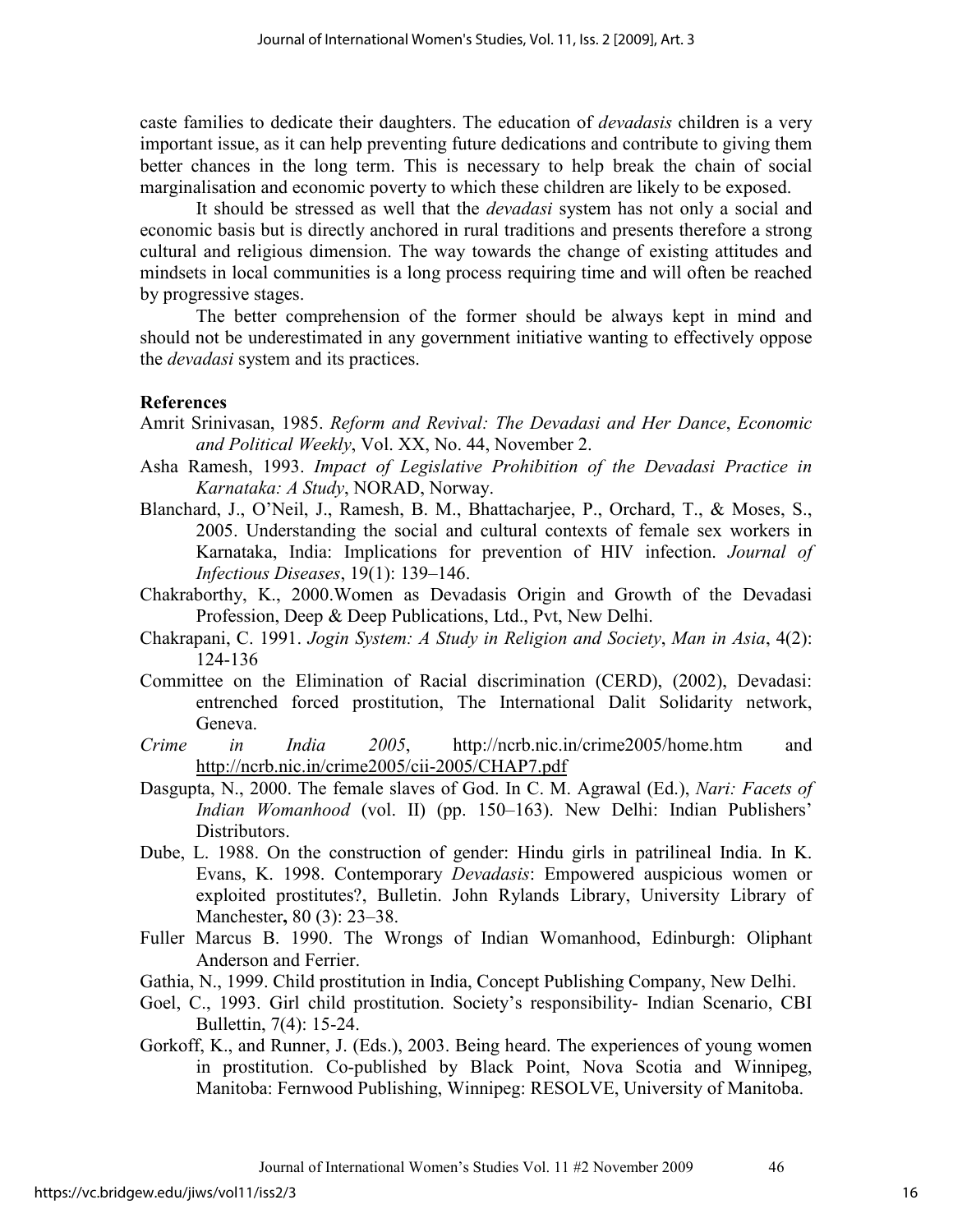Gupta Giri Raj, 1983. Religion in Modern India, New Delhi: Vikas Publishing House.

- Heggade Odeyar, D.1993. A Socio-economic strategy for Rehabilitating Devadasis, Social Welfare, February-March.
- Hwang, S., Bedford, O. 2004. Juveniles' motivations for remaining in prostitution, Psychology of Women Quarterly, 28(3): 136–146.
- Jogan Shankar, 1994. Devadasi Cult A Sociological Analysis (Second Revised Edition), New Delhi: Ashish Publishing House.
- JOINT WOMEN'S PROGRAMME, Regional Centre, Bangalore, An Exploratory Study on Devadasi Rehabilitation Programme Initiated by Karnataka State Women's Development Corporation and SC/ST Corporation, Government of Karnataka in Northern Districts of Karnataka, Report Submitted to National Commission for Women, New Delhi, 2001-2002.
- Kadetotad, N.K.1983. Religion and Society among the Harijans of Yellammana Jogatiyaru Hagu Devadasi Paddati (Jogati of Yellamma and Devadasi Custom), Dharwad, Karnatak University Press Kannada, Bangalore.
- Marglin, F.A. 1985. Wives of The God-king: Rituals of Devadasi of Puri, Delhi: Oxford University Press.
- Montgomery, H. 2001. Modern Babylon? Prostituting children in Thailand, Berhahn Books, New York.
- Mowli, V. C. 1992. Jogin: Girl Child Labour Studies, New Delhi, Sterling Publishers Private Limited.
- Nag, M. 1995. Sexual behaviour in India with risk of HIV/AIDS trasmission, *Heath Transition Review,* 5(3): 293-305.
- O'Neil, T. Orchard, R.C. Swarankar, J. Blanchard, K. Gurav and B.K. Barlaya *et al.,*2004., Dhandha, dharma and disease: Traditional sex work and HIV/AIDS in rural India, *Social Science & Medicine,* 59(4):851–860.
- Orchard, T. 2004. A painful power: Coming of age, sexuality and relationships, social reform, and HIV/AIDS among Devadasi sex workers in rural Karnataka, India. Unpublished Ph.D. Dissertation from the Department of Anthropology, University of Manitoba.
- Orchard, T., 2007. In this life: The impact of gender and tradition on sexuality and relationships for *Devadasi* sex workers in rural India, *Sexuality and Culture,* 11  $(1): 3-27.$
- Orr, L., 2000. Donors, devotees, and daughters of God. Temple women in Medieval Tamilnadu, Oxford University Press, New York.
- Rozario, 2000. Broken lives: Dalit women and girls in prostitution, Ambedkar Resource Centre Editions, Tumkur Karnataka.
- Sahoo, B.B. 1997. Revival of the Devadasi system, *Indian Journal of Social Work*, 58(3): 123-145
- Shah, Mander, Thorat, Deshpande and Baviskar, Untouchability in Rural India. Delhi: Sage Publications, 2006.
- Singh, N. K. 1997. Divine prostitution, New Delhi, A.P.H. Publishing Corporation.
- Sorajjakool, S., 2003. Child prostitution in Thailand. Listening to Rahab, Haworth Press, New York.
- Story, S.C.K. 1987. Nityasumangali: the devidasi traditional in South Asia, New Delhi, Motilal Banarasidass.